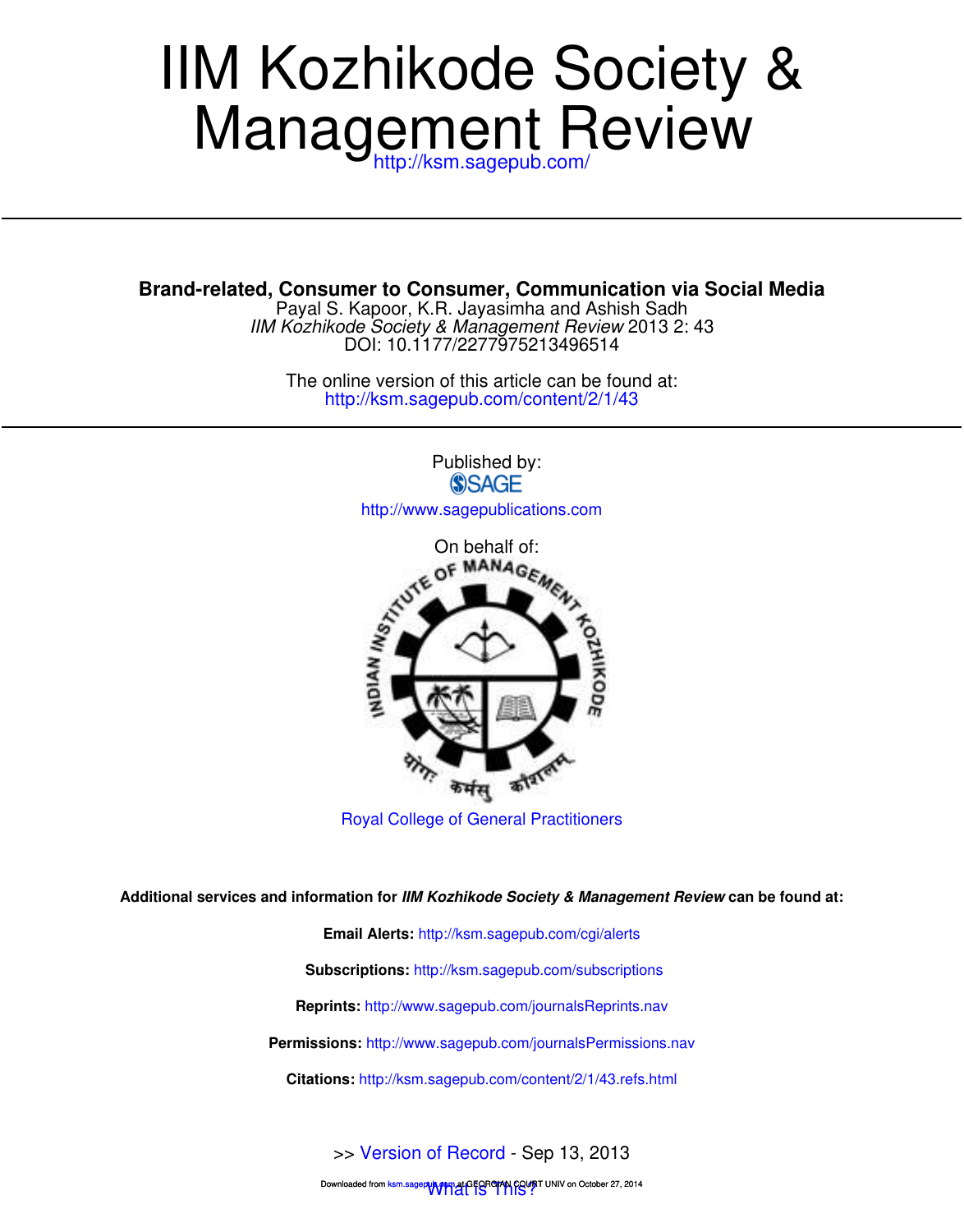# **Brand-related, Consumer to Consumer, Communication via Social Media**

IIM Kozhikode Society & Management Review 2(1) 43–59 © 2013 Indian Institute of Management Kozhikode SAGE Publications Los Angeles, London, New Delhi, Singapore, Washington DC DOI: 10.1177/2277975213496514 http://ksm.sagepub.com



# **Payal S. Kapoor Jayasimha K. R. Ashish Sadh**

## **Abstract**

Social media has a lot to offer to the marketers in the form of a 'web of brand-related-conversations'. With the popularity of social media, users indulge in 'eword-of-mouth' (eWOM) behaviour while interacting with other users of social media, thereby diffusing the brand-related discussions to a much larger audience. Consumers have compelling stories to share about their brand experiences, seek recommendations and exchange product information with other users of social media. This research brings to the fore factors that can, at outset, induce eWOM behaviour in the form of motivation and social relational properties. Drivers or motives of eWOM behaviour on social media are unique and at the same time nurturing relationships and networking is one of the fundamental functionality users of social media derive. Therefore, both of these factors ought to play a crucial role in comprehending the underlying eWOM behaviour. Researchers have empirically found eWOM on social media to be capable of influencing, both, consumption-related behaviour and brand equity. Even marketers, with the help of technology, are closely monitoring eWOM to capture consumer sentiments and insights. Unlike traditional WOM, which mostly originated from known and trustworthy sources, eWOM may originate from sources where no significant prior relationship exists. Therefore, the influence of eWOM towards consumption-related behaviours is likely to be moderated by credibility perceptions consumers derive from both, the source of the eWOM and the message itself. Hence to understand the phenomenon better, this is a conceptual article based on extensive review of relevant literature that attempts to understand the precursors that lead to eWOM behaviour on social media and the role of credibility. The study suggests a conceptual model along with testable propositions.

## **Keywords**

Word of mouth, eWOM, social media, credibility, motivation, social relational properties

# **Introduction**

Socials is a Latin word meaning being united, living with others. Although the meaning of the word is quite restricted to the physical world, with the increase in popularity of social media, a lot has changed. Each day countless users converse through online communities, discussion boards, blogs and social networking sites. They turn to social media as the first place for socialization, connect with friends they are no more are in touch with, broadcast their views and opinions, share experiences, advice, grievances, recommendations, etc. For some users, these communities

may have supplemented, or even replaced, their existing primary and secondary reference groups (Bagozzi & Dholakia, 2002). While interacting on social media, consumers have compelling stories to share about their brand experiences, seek recommendations and exchange product information. Social media has become a web of brandrelated conversations capable of influencing various aspects of consumer behaviour including awareness, information acquisition, opinions, attitudes, purchase intention and post-purchase communication (Mangold & Faulds, 2009). Brands which were originally shaped by top-down mass communication are being tested every day on this

Payal S. Kapoor (Corresponding author) is a fourth-year doctoral student of Marketing at the Indian Institute of Management, Indore. E-mail: f10payals@iimidr.ac.in

Jayasimha K. R. is a Professor of Marketing at the Indian Institute of Management, Indore. E-mail: jayasimha@iimidr.ac.in Ashish Sadh is a Professor of Mark<del>eting at the Indian Institute of Management, Indore. Anna</del>il: ashish@iimidr.ac.in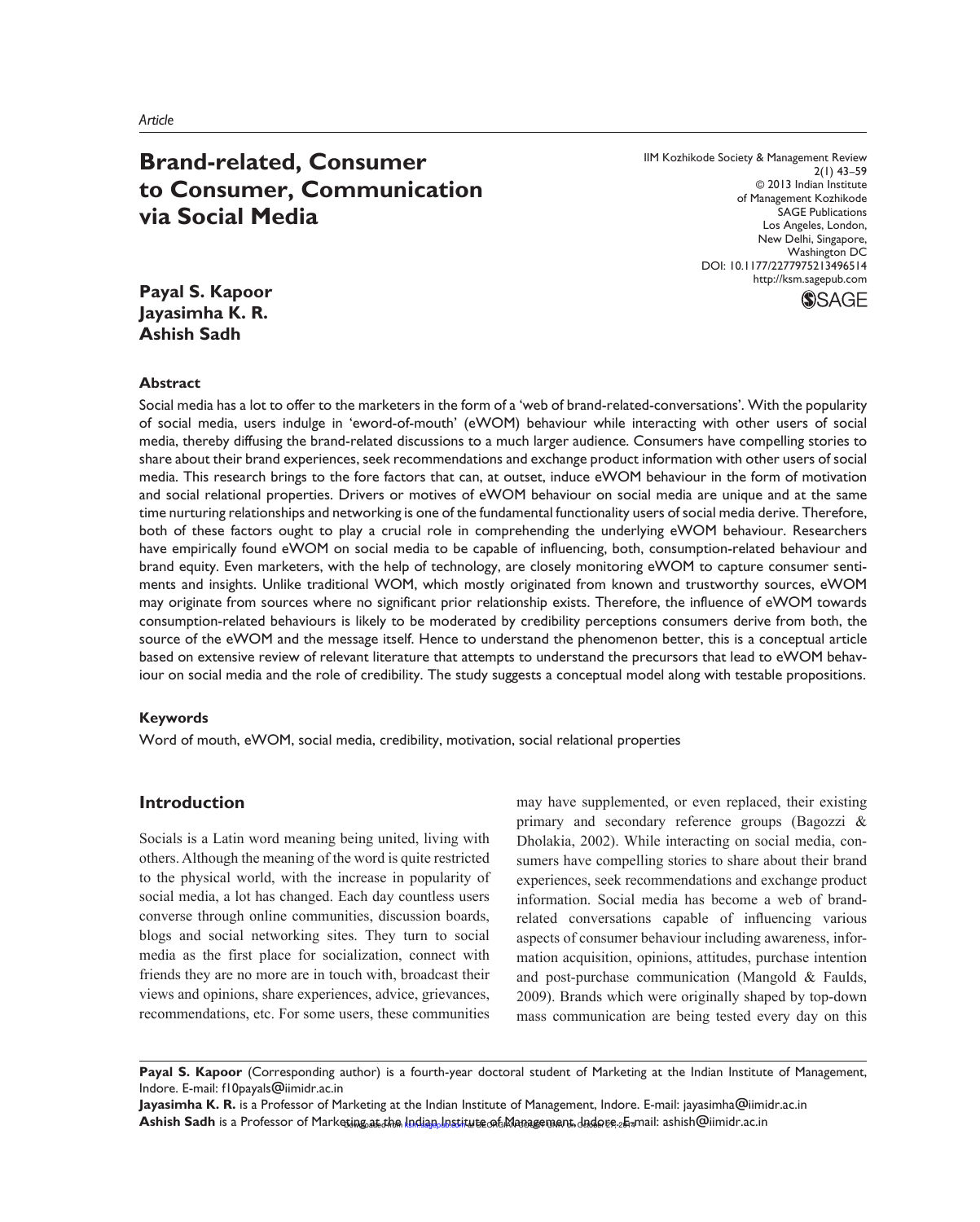new platform for mass consumer to consumer connection (Noort & Willemsen, 2012). Even though social media interactions are capable of influencing consumer's thoughts and actions through eWOM behaviour yet very little research has been done to understand the peer influence behaviour on social media and its impact. More specifically what drives brand-related consumer to consumer communication and how it may alter or influence consumption-related behaviour. The persuasiveness of these conversations is likely to be significantly moderated by its perceived credibility; therefore, credibility is also an aspect that needs to be understood (Cheung, Luo, Sia & Chen, 2009). Traditionally, WOM is considered to be more persuasive than advertising, as it emerges from sources within a given physical social network. However, same is not entirely true for eWOM (Jansen, Zhang, Sobel, & Chowdury, 2009). To what extent such conversations are capable of changing the consumer-based brand equity and influence consumption behaviour, is something that is yet to be fully understood.

Therefore, the focus of this article is to understand brand related consumer to consumer conversations, also called as word of mouth or eword of mouth, how they originate and what conditions are conducive for their origination. Along with this, the study aims to understand the issue of credibility and the persuasiveness of eWOM on social media. A conceptual model is suggested along with testable propositions.

# **Research Motivation**

WOM is thought of as a persuasive source of marketplace information. It was originally stated to occur only in interactions that take place face to face (Arndt, 1967, 1968). However later, with the advancement in information technology, it was said that WOM may take place, via phone, email or any other means of communication that allows two individuals to converse (Silverman, 2001). The fundamental principles of human communication are changing with the popularity of Internet and social media. Social media is the new platform for eWOM (consumer to consumer brand related communication) and offers many unique benefits and features to its users previously missing. These features have spun a brand-related-conversational-web that influences consumers (Jansen *et al.,* 2009). Facebook, Twitter, MySpace and other such social networking sites are the new age platforms producing brand conversations (Reynolds-McIlnay & Taran, 2010). Users, while engaging on social media, have become influencers to others about their brand choices, thereby creating an alternate channel of brand endorsement. Furthermore eWOM on social media varies significantly from the tradition face-to-face WOM. Traditionally, WOM was considered to be more trust worthy and credible as it was generated from known and familiar sources (Herr, Kardes & Kim, 1991). Technology has enabled interpersonal communication to be visible on a more transparent public domain, simultaneously accessible to a very large set of audience. Therefore, people rely on the opinions of those outside their known circle (Jansen *et al.,*  2009). Social media has provided multiple ways for consumers to interact with, 'advocate for, discuss and rail against brands' (Fogel, 2010). An example below will clarify:

Consumption of social media has been growing remarkably. Globally, one out of every seven people has Facebook account and close to four in five active Internet users visit blogs and social networking sites.<sup>1</sup> Brand-related conversations on social media or eWOM have across countries begun to influence purchase decisions of different consumer categories: home electronics; travel/leisure; clothing; food and beverage, etc. $2$  Even though eWOM is capable of influencing consumer's thoughts and attitude, very little research has been conducted to understand the impact. Moreover, no research has been done to study the persuasiveness of these eWOM and its perceived credibility. This research hopes to fill a conceptual gap, contribute to the understanding of the phenomenon and provide the necessary theory for further empirical studies.

## **Literature Review**

### *Social Media*

#### *Define Social Media*

Very early form of social media started with 'Open Diaries'. Open diaries was an online diary system that connected users into one virtual community (Kaplan & Haenlein, 2010, p. 60). While Chung and Austria (2010, p. 581) defined social media as 'the media that is published, created and shared by individuals on the Internet, such as blogs, images, video and more as well as online tools and platforms that allow Internet users to collaborate on content, share insights and experiences and connect for business or pleasure'. Manglod and Faulds (2009) explain it more from the perspective of a platform that enables the social exchange of online information related to products,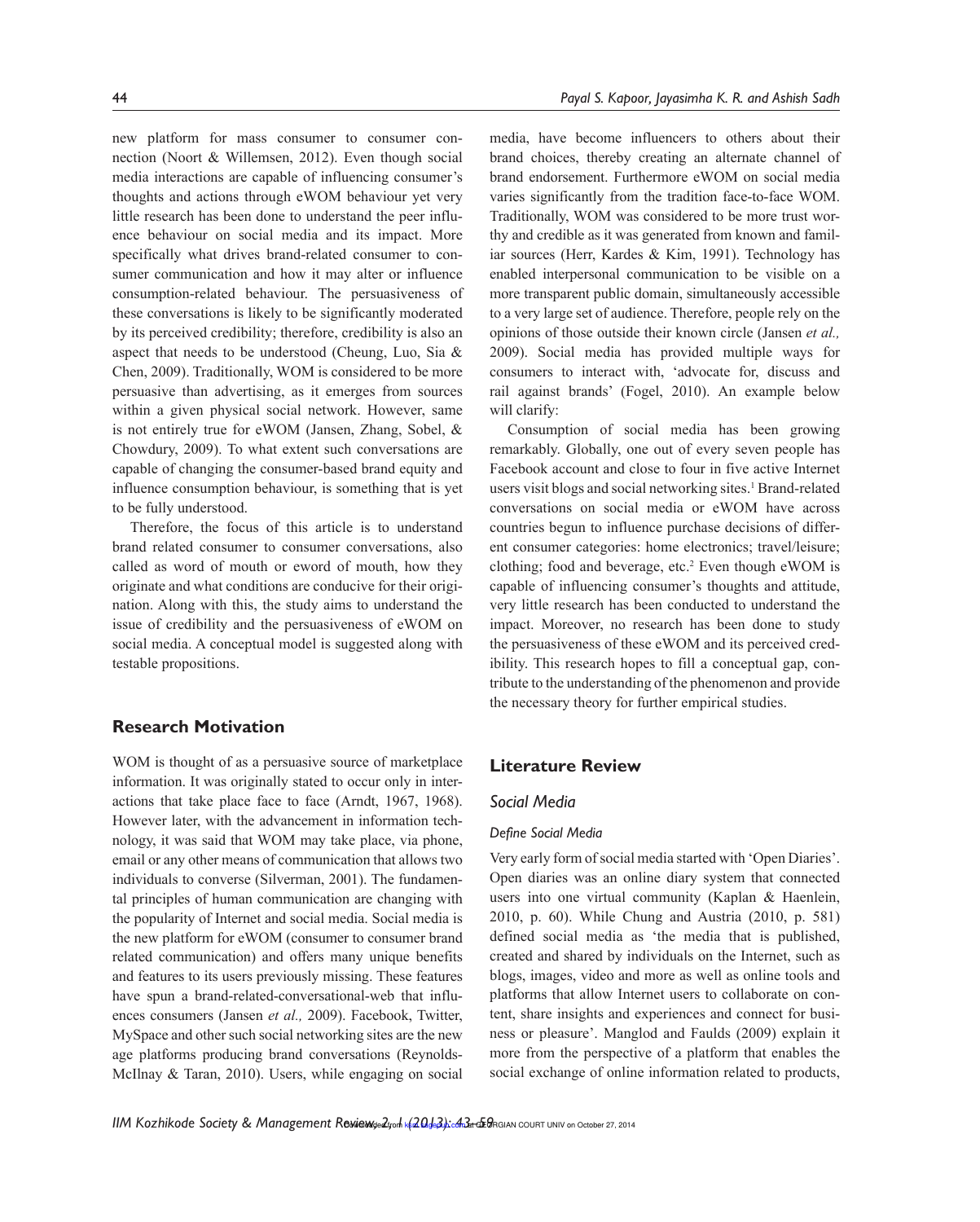| <b>Overarching Concept/Constructs</b>                        | Linkage of Concept/Construct with the<br>Proposed Conceptual Model | Key Aspects of Concept/Constructs                                                                                                                                                           |
|--------------------------------------------------------------|--------------------------------------------------------------------|---------------------------------------------------------------------------------------------------------------------------------------------------------------------------------------------|
| L. Social Media                                              | Context of examination                                             | L.L. Definitions of Social Media<br>1.2. Difference between Social Media, Web<br>2.0 and User-generated Content<br>1.3. Forms of Social Media<br>1.4. Social Networking Site and Micro blog |
| 2. Peer Influence Process and<br>Interpersonal Communication | Overarching phenomenon to be<br>examined                           | 2.1. Word of Mouth<br>2.2. eWord of Mouth                                                                                                                                                   |
| 3. Computer-mediated<br>Communication                        | Context of examination                                             | 3.1. eWOM in CME of Social Media                                                                                                                                                            |
| 4. Credibility of eWOM                                       | Moderating role over the outcomes to<br>eWOM                       | 4.1. Definition Source and Message Credibility<br>4.2. Moderating Role of Credibility<br>4.3. Credibility on Social Media                                                                   |
| 5. Motivation to indulge in eWOM                             | Antecedent to eWOM behaviour                                       | Altruism; Self-enhancement; Social Benefit;<br>Vengeance and Anxiety Reduction.                                                                                                             |
| 6. Social Relational Properties                              | Antecedent to eWOM behaviour                                       | 6.1. Homophily<br>6.2. Tie-Strength<br>6.3. Electronic Propinquity                                                                                                                          |
| 7. Influence of eWOM                                         | Outcome to eWOM behaviour                                          | Brand attitude and Purchase Intention                                                                                                                                                       |

**Table 1.** Tabular Representation of the Review of Literature

**Source:** Developed by the authors.

brand, services, personalities and general issues, primarily produced and published by the consumers themselves to educate others. Edosomwan, Prakasan, Kouame, Watson and Seymour (2011) explain social media as an electronic communication medium, which enables users to share ideas, messages and information through forms of interconnect communities. It is a collection of Internetbased applications built on an interactive platform, driven by the web-based and mobile technological foundation, also called as Web 2.0, that enables exchange and co creation of user created information in various forms amongst users (Kaplan & Haenlein, 2010; Kietzmann, Hermkens, McCarthy & Silvestre, 2011). Common between all the definitions is creation and interactive exchange of user generated content via Web 2.0 based technological foundation.

## *Social Media versus User-generated Content versus Web 2.0*

User-generated content (UGC) is the different ways people share and exchange media content, created by themselves and available publicly, on social media. User is someone who is an active Internet contributor and UGC is required to fulfil three criterions<sup>3</sup> to be called so: it must be published such that it is accessible publicly or to a given

network; it must be, at least in parts, a creative effort; it must not be an output of a user's professional routines (Christodoulides, Jevons & Bonhomme, 2012; Dijck, 2009; Kaplan & Haenlein, 2010). UGC is also called as user-created content and user-led content creation. A narrow definition of UGC<sup>4</sup> explains it as 'any material created and uploaded to the Internet by non-media professionals' while broader perspective calls users as 'ordinary people'. Social media thrives on UGC. Democracy of communication has given users the freedom to express, in different forms, publicly, allowing UGC to be a convenient means of gathering brand-related conversation and consumer insights. Based on a study, close to about 70 per cent of brand-related searches on social media is linked with user-generated content rather than content created by marketers (Christodoulides *et al.,* 2012).

Web 2.0 characterizes the 'ideological and technological foundation' of social media. Content publishing was prevalent from the time of Web 1.0; it was further supplanted by blogs, wikis, and collaborative projects into Web 2.0. Technological foundation represented by Web 2.0 includes Adobe Flash, RSS and AJAX (Kaplan & Haenlein, 2010, p. 61). The ideological foundation of Web 2.0 says users play a fundamental role in the 'information architecture'. Philosophy of Web 2.0 technologies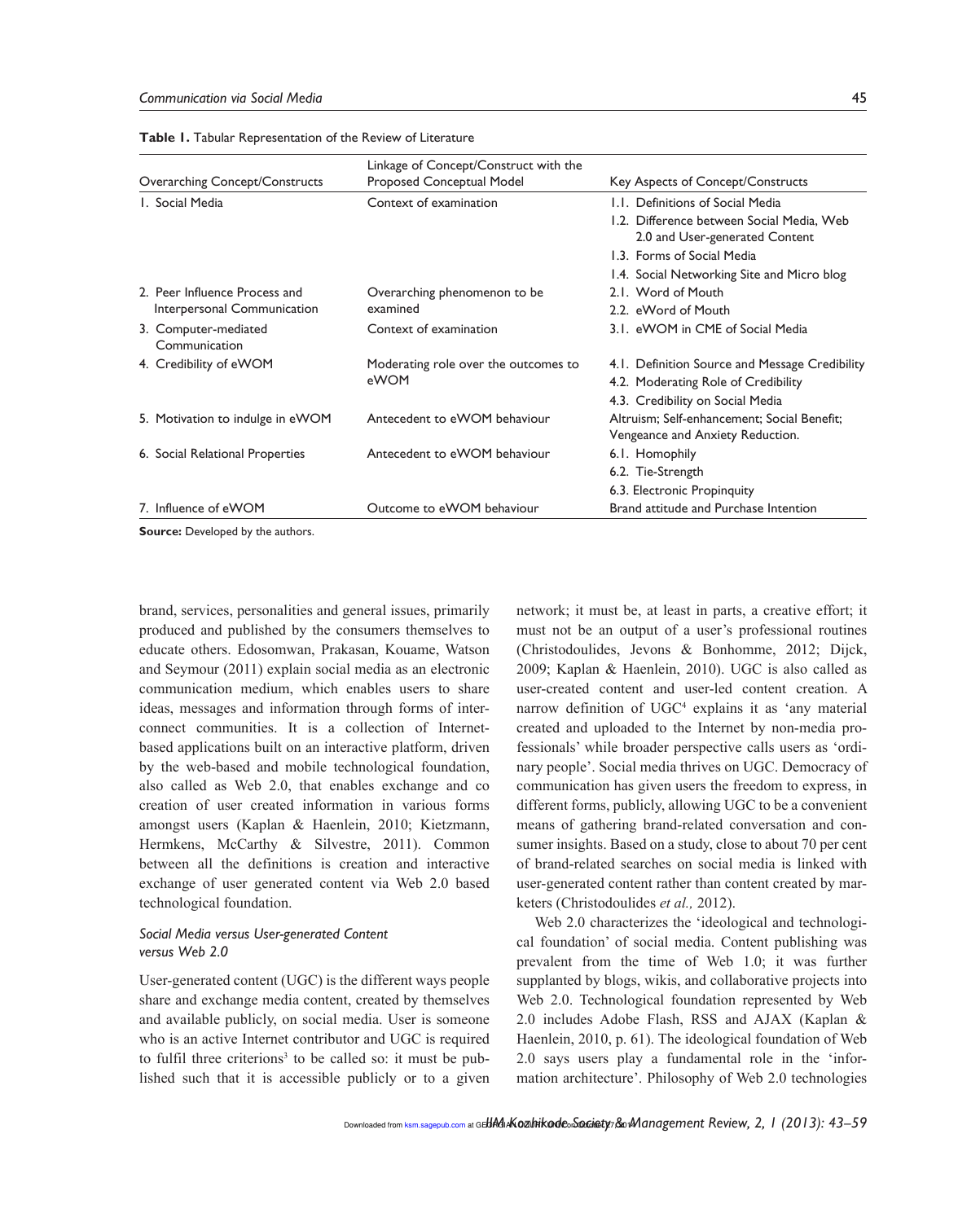says: scalability is cost-effective; data gets richer with more users collaborating; trusting users for co-creation and collective intelligence; openness; development of microcontent; wisdom of crowds (Alexander, 2006; O'Reilly, 2007).



**Figure 1.** Diagrammatic Representation of Interconnection of Social Media, UGC and Web 2.0

**Source:** Developed by the authors.

#### *Forms of Social Media*

Six categories of social media, classified on the basis of existing media theories: social presence; media richness; self-presentation and self-disclosure, include blogs, include: collaborative projects (Wikipedia); social networking sites; connect sharing communities (Youtube); virtual social worlds (Second life); Virtual game worlds (World of war craft) (Kaplan & Haenlein, 2010). Kietzmann *et al.* (2011) in a honeycomb model depicted seven functional building blocks of social media: identity; conversations; sharing; presence; relationships; reputation and groups. Each of these building blocks iterate a functional utility fundamental to a given type of social media. For instance, Facebook, a social networking site, has relationship as the core functional utility followed by conversations, reputation building, etc. From the marketers' perspective there are different social marketing tools. Each tool offers a specific utility to the marketer. These tools are as follows: chat rooms, blogs, Youtube, Facebook, Linkedin, Twitter, Google wave, Four square. For instance, chat rooms allow marketer to improve customer service, blogs drive word-of-mouth recommendations, etc. (Castronovo & Huang, 2012).

#### *Social Networking Site and Micro Blog*

Social networking site (SNS) is define 'as web-based services that allow individuals to (a) construct a public or semipublic profile within a bounded system, (b) articulate a list of other users with whom they share a connection, and (c) view and traverse their list of connections and those made by others within the system.' Although not a necessary feature, many of the relationships forged on SNSs have a pre-existing offline connection. A few blogs have also incorporated SNS features (Boyd & Ellison, 2008, p. 211). SNS allows users to connect for social or professional interaction and information on the personalized user profile differs accordingly (Trusov, Bucklin & Pauwels, 2009). Micro-blogs on the other hand enable users to share small versions of content such as very short blogs, photos, videos, etc. They enable the users to create an 'ambient awareness', several tweets or messages breed a feeling of closeness or intimacy, much similar to physical proximity. Micro blogs are classified in between blogs and SNS in the Kaplan and Haenlein (2010) social media classification (Kaplan & Haenlein, 2011b). Micro blogging is a new form of conversing which allows users to describe things of interest and exhibit attitudes with others in short posts called micro blogs, micro updates or micro sharing (Jansen *et al.,* 2009).

The focus for this research is on SNS and micro blogs and for the purpose of data collection specifically Facebook and Twitter. Facebook is the largest SNS and Titter is the fastest growing social media today.<sup>5</sup>

# *Peer Influence Process and Interpersonal Communication*

Under the 'consumer socialisation' framework, learning through peer influence is investigated with the level of interpersonal communication taking place between the socialization agent and learner and the nature of that communication. Socialization agents (for the sake of specificity for this research—peers) 'transmitted norms, attitudes, motivations and behaviours to the learners' (Moschis, 1976, p. 600). Learning processes in general refers to the method by which learners pick up values and behaviours from socialization agent during their interactions with them (Churchill & Moschis, 1979; Moschis, 1976). Therefore, consumer-oriented learning, through peer influence, involves acquiring values and behaviours from peers specific to the role of consumer. Peer influence behaviour may be investigated by understanding the level and nature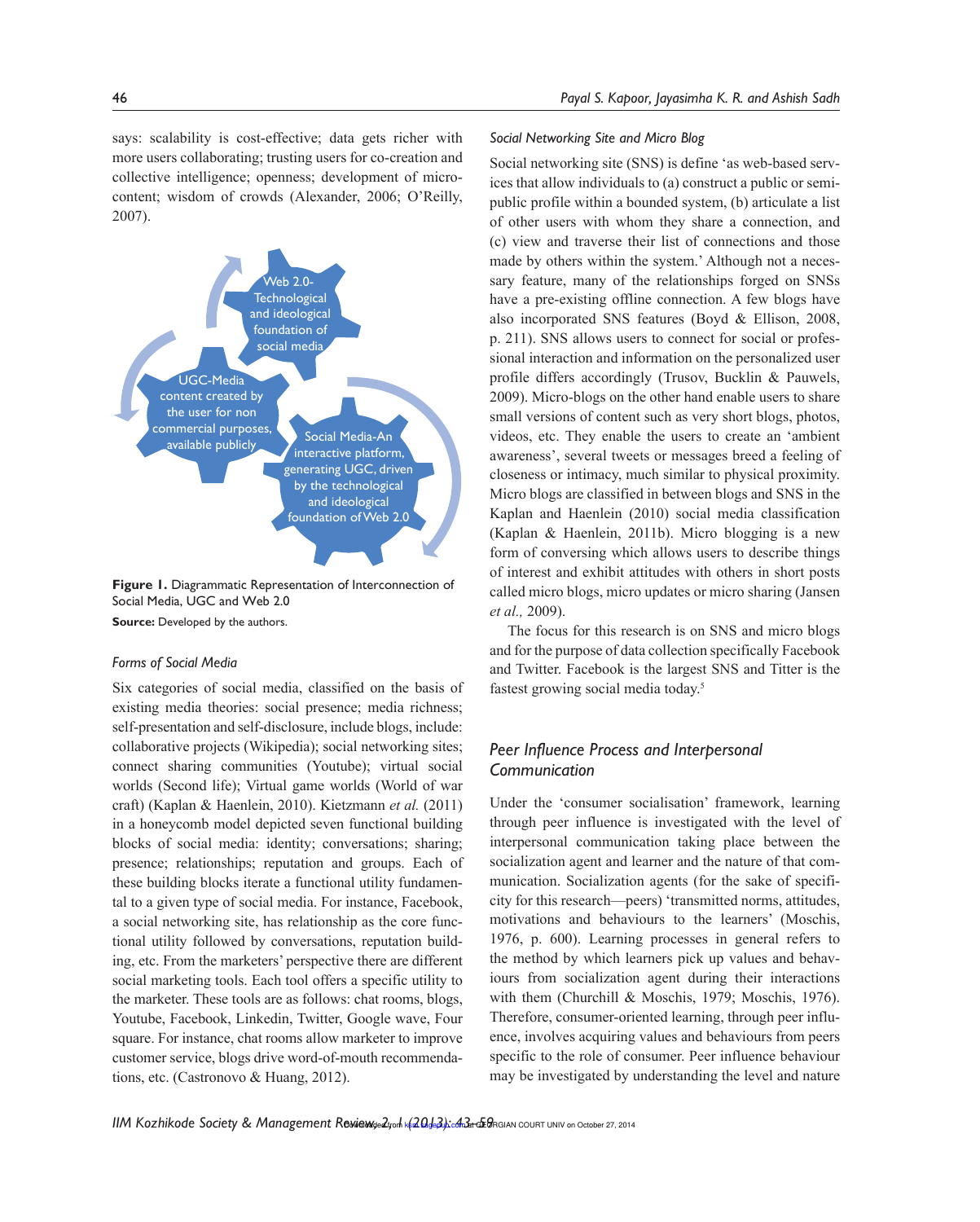of interpersonal communication (Lueg & Finney, 2007; Moschis & Moore, 1978; Wang, Yu & Wei, 2012). In other words, presence of peer influence is judged with the amount and kind of interpersonal communication taking place between agent and learner.

Interpersonal peer communication is theorized as 'encouragement or approval of certain behaviours and intentions through either spoken or unspoken messages that peers send to each other' (Lueg & Finney, 2007, p. 27). Interpersonal communication is mechanized in both spoken as well as non-spoken form. Spoken form or oral form refers to 'reinforcement' and non-spoken form refers to 'modelling or observational behaviour' (Lueg & Finney, 2007; Mangleburg *et al.,* 2004). Modelling is the process in which the behaviour of the peer is observed and imitated. Reinforcement involves the mechanism of oral reward and punishment. While reward is expressed through positive conversations, opinion sharing and referral behaviour, punishment will be expressed through negative conversations, opinion or discouragement through scolding (Lueg & Finney, 2007; Moschis & Churchill, 1978). Spoken opinion-based interpersonal communication, reinforcement, is also known as Word of Mouth (WOM) (Chen, Wang & Xie, 2011).



**Figure 2.** Diagrammatic Representation of the Process of Peer Influence

**Source:** Developed by the authors.

#### *Word of Mouth*

WOM is a multi-dimensional construct. Many definitions are available in the literature and most of them focus on at least one of these dimensions: Informal/formal communication; non-commercial; post-purchase behaviour; exchange/flow of conversation (Goyette, Ricard, Bergeron & Marticotte, 2010). WOM has been defined as an oral brand-related interpersonal communication between receiver and communicator where the receiver perceives communication not to be driven by commercial interests (Arndt, 1967; Cheong & Morrison, 2008; De Matos & Rossi, 2008). Westbrook (1987, p. 261) defined WOM as 'informal communications directed at other consumers about the ownership, usage, or characteristics of particular goods and services and/or their sellers'. Therefore, WOM may be sharing of experiences consumers have had regarding the product or the firm (Richins & Root-Shaffer, 1988; Westbrook, 1987). It is widely an informal brandrelated communication between people. Thus, WOM may not include communication with the firm in forms of complaints or otherwise (Anderson, 1998; Mazzarol, Sweeney & Soutar, 2007). However Haywood (1989, p. 56) termed it as 'a process that is often generated by a company's formal communications and the behaviour of its representatives'. WOM may be an outcome of marketing effort such as advertising, media relations and public relations. Therefore, WOM sources may be personal or impersonal (Goyette *et al.,* 2010). Although WOM is usually a post purchase behaviour but mass media brand-related exposure may also lead to WOM. An interaction effect of mass media and WOM is called the Two-Step Flow Theory. According to the Two-step Flow Theory, brand-related interpersonal communication between peers is influenced by advertising (or any other form of media communication) where the opinion leaders share brand knowledge derived from mass media (Keller & Fay, 2009). However, it is critical to differentiate between WOM from word-ofmouth marketing (WOMM) which implicates 'intentional influencing of consumer-to-consumer communications by professional marketing techniques' (Kozinets *et al.,* 2010, p. 71). From a B2B context, it is explained as the process of recommending the services of a firm as well as the firm itself to others (File, Judd & Prince, 1992).

There are three core WOM behaviours: product information collection, product opinion sharing/discussion and product recommendation (Eccleston & Griseri, 2008), although literature is divided over including 'explicit recommendation' as a mandatory behaviour of WOM (Harrison-Walker, 2001; Mazzarol *et al.,* 2007). Four aspects of WOM behaviour have been studied in literature: intensity/frequency; detail/content; praise/favourableness of WOM/positive valance; negative valance (Goyette *et al.,* 2010; Harrison-Walker, 2001).

WOM is a significant influencer in conditioning consumer's attitude and behaviour (Brown & Reingen, 1987). Several empirical studies in the past have found WOM to be more effective than mass media advertising. It was found to be 'seven times more effective than newspaper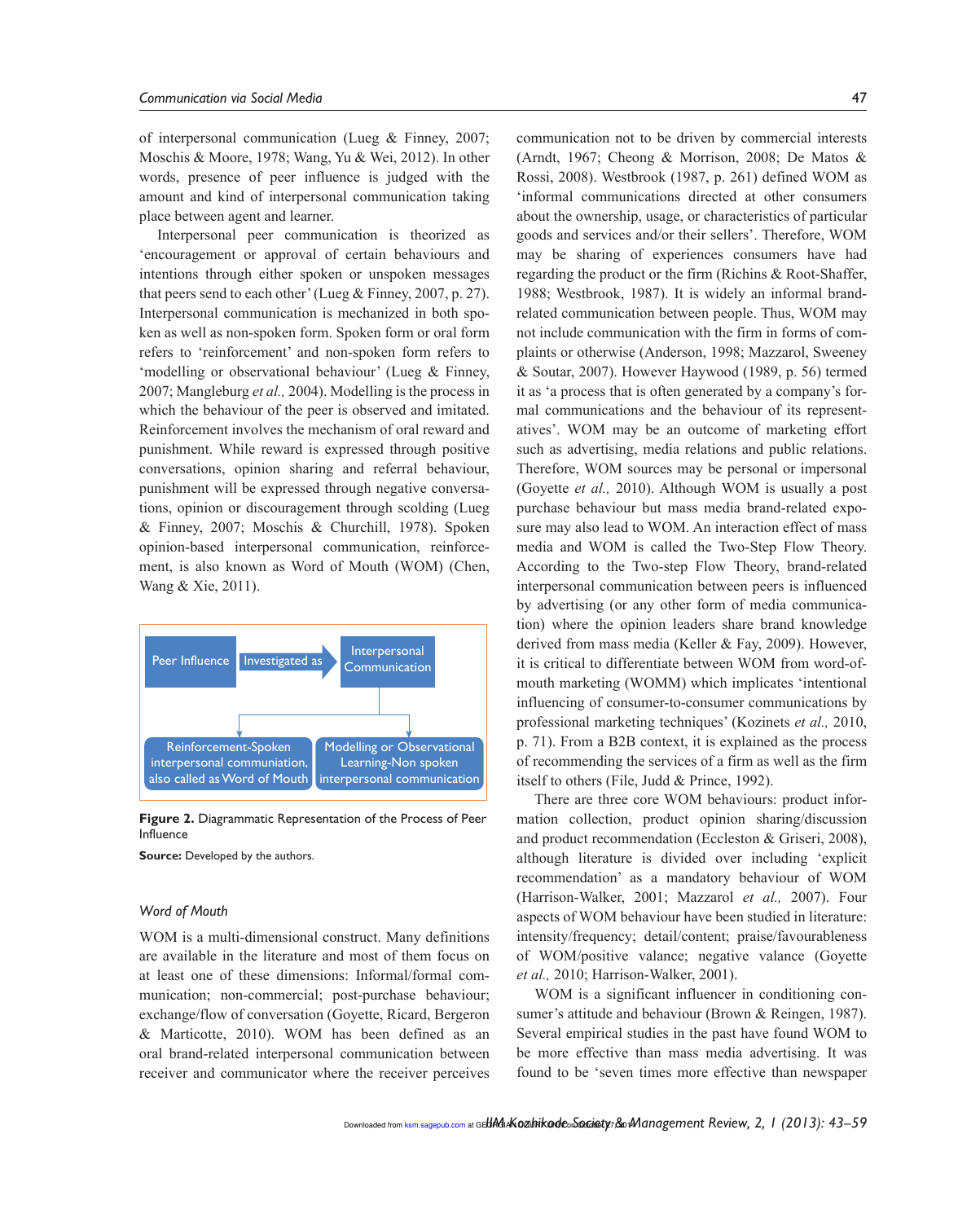and magazine advertising, four times more effective than personal selling, and twice as effective as radio advertising' in making consumers switch brands (Harrison-Walker, 2001, p. 60; Katz & Lazarsfeld, 1955). Day (1971) in an experiment concluded that WOM is nine times more influential than advertising in changing neutral to negative brand attitude to positive brand attitude. Such may be the case as the source of WOM is known and trustworthy (Harrison-Walker, 2001; Murray, 1991).

#### *eWord of Mouth*

Along with the arrival of information technologies and Internet, WOM has attained newer version. Viral marketing, email marketing, Internet word-of-mouth, word-ofmouth marketing and eWOM (Goyette *et al.,* 2010). Internet has not only offered consumers more opportunities for collecting non-commercialized brand-related information from other consumers, but also extended opportunities to consumers to share their own experiences with other consumer through eWOM. eWOM may be defined as 'any positive or negative statement made by potential, actual, or former customers about a product or company, which is made available to a multitude of people and institutions via the Internet'(Hennig-Thurau, Gwinner, Walsh & Gremler, 2004, p. 39). Product review websites (for example, mouthshut.com), online retailers' websites (for example, flipkart.com), brands' websites (for example, forums.us.dell.com), personal blogs, message boards and social networking sites (for example, Facebook, MySpace, Twitter) are all the forums for eWOM (Bickart & Schindler, 2001; Hennig-Thurau *et al.,* 2004; Lee & Youn, 2009). Therefore eWOM may take place between people who may be somewhat or entirely unknown to each other, allowing them to be more candid in sharing their opinion. It also raises the question of credibility of such information (Goldsmith & Horowitz, 2006; Lee & Youn, 2009; Park & Lee, 2008, 2009; Steffes & Burgee, 2009). However, studies have also shown that eWOM, just like WOM, may have higher credibility and believability in comparison to marketer created communication (Bickart & Schindler 2001; Gruen, Osmonbekov & Czaplewski, 2006). eWOM for this research is from the perspective of social media (SNS and Microblogs).

## *Computer-mediated Environment of eWOM*

eWOM takes place in a computer-mediated environment (CME) as the brand-related information is exchanged through computer networks or through Internet-enabled mobile phone network these days. Computer mediated communication (CMC) literature has evolved from two general direction of thoughts. The first direction claims that CMC is impersonal, lacks socioemotional and social context cues in comparison to face to face (FtF) communication. Social context cues reduce due to the lack of physical environment of interaction and 'nonverbal hierarchical status cues' (Kiesler, Siegel & McGuire, 1984; Tang, 2010; Walther, 1996). 'In traditional forms of communication, head nods, smiles, eye contact, distance, tone of voice, and other nonverbal behaviour give speakers and listeners information they can use to regulate, modify, and control exchanges' (Kiesler *et al.,* 1984, p. 1125; Tang, 2010). This thought direction is termed as 'cue filtered-out' perspective by Tang (2010). The second direction of thought that emerged later, based on the social-informationprocessing-model, claimed the contrary (Tang, 2010; Walther, 1992). Many empirical and anecdotal accounts suggested increased levels of intimacy and liking through CMC. Social information process model suggested that there will be eventual parity between the effects of CMC and FtF communication, if time is not of constraint (Walther, 1996). Simply put, there is absence of nonverbal cues, however users adjust to the CME and use linguistic and other cues to overcome. Therefore one could say, between FtF WOM and CMC WOM, context of communication is changing, however there exists a lot of conceptual closeness (Hennig-Thurau *et al.,* 2004) and eWOM on social media is one such new computermediated context of WOM.

#### *eWOM in CME of Social Media*

Despite the conceptual closeness of FtF WOM with eWOM, unique characteristics of the social media context make it further distinctive and there are many unanswered questions. Consumers are always connected to social media services and may collaborate with their network constantly, which allows them fast communication as well as immediacy of response (Jansen *et al.,* 2009; Sun, Youn, Wu & Kuntaraporn, 2006). Communication is usually in the textual form which enables long-term availability of eWOM information to seekers as well as marketer. Marketer is now able to gather consumer insights and sentiments which was not possible in FtF WOM or before social media (Hennig-Thurau *et al.,* 2004). A single piece of information on social media takes the secondary effect and spreads to a very large audience through the friends of friends' network. This phenomenon can work against the marketer in the context of negative eWOM (Fogel, 2010).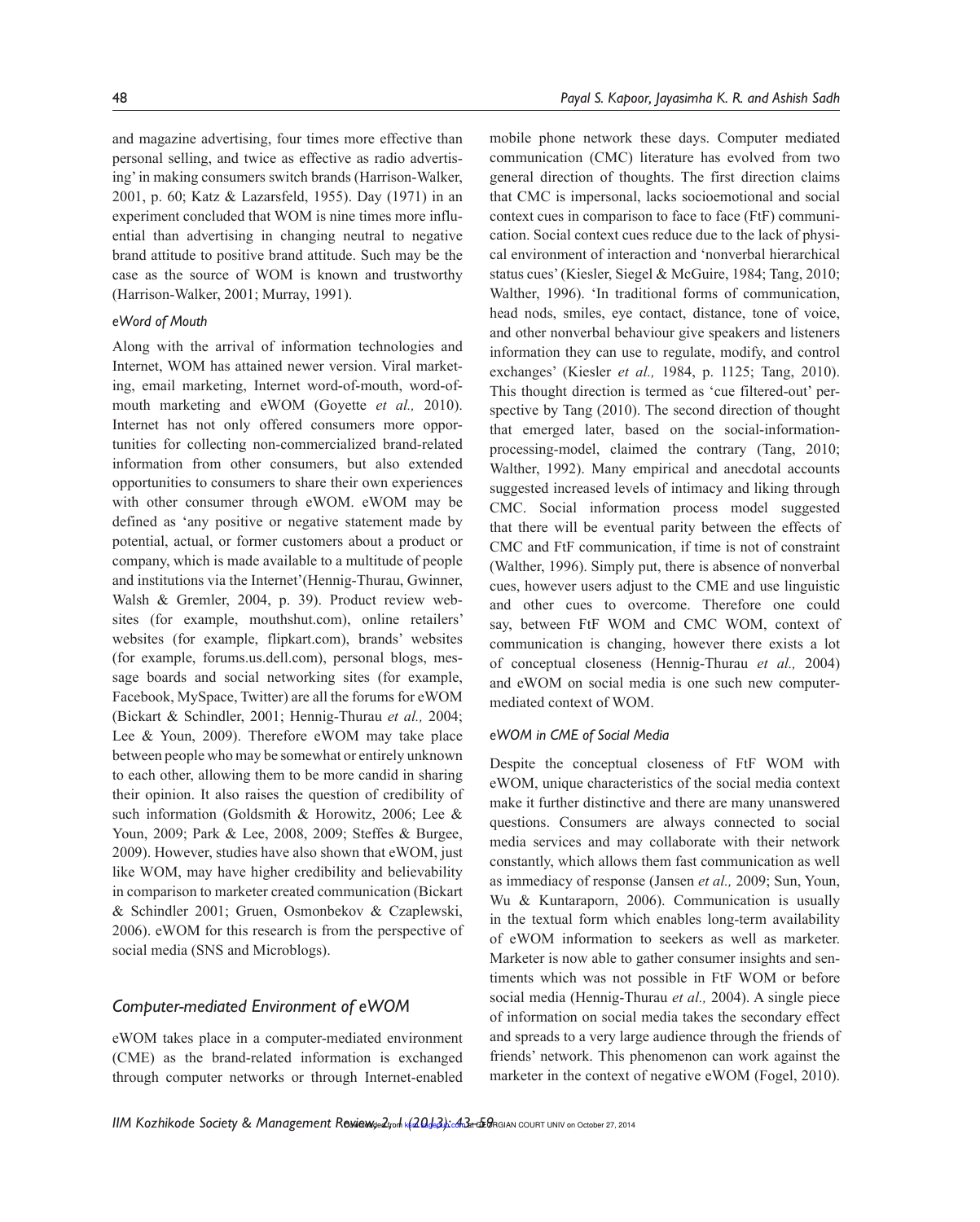Another unique feature that differentiates social media is that the members of an SNS already have an offline relationship. Even though the relationship may not be of a close one, they have access to each other's profiles from which credibility perceptions may be drawn. Social media allows users to publish 'check-ins' of restaurants, entertainment places, etc., and 'likes' of brand-communities, all leading to possibility of observational behaviour for others on the network (Coulter & Roggeveen, 2012; Lipsman, Mudd, Rich & Bruich, 2012).

#### *Credibility of eWOM*

#### *Definition Source and Message Credibility*

An important unsettled question with regard to social media context is credibility. Only recently researchers have begun to investigate credibility of eWOM, online recommendations and reviews (O'Reilly & Marx, 2011). Credibility from the perspective of online recommendation and reviews has been defined as 'the extent to which one perceives a recommendation/review as believable, true, or factual' (Cheung *et al.,* 2009, p. 11). Traditionally, credibility has been explained with the help of factors such as believability, trust, reliability, accuracy, fairness, objectivity, etc. Credibility is shaped at three levels, characteristic of the source, characteristics of the message or content and lastly on the perception of media (Hilligoss & Reih, 2008). Hovland and Weiss (1951) showed that the perceived sources—credibility, attractiveness, physical appearance, familiarity and power, all cumulatively contribute to the overall credibility perception. Credible sources are considered to be 'trustworthy and expert' on the basis of their 'competence, character, composure, dynamism and sociability' (Eastin, 2001; Wathen & Burkell, 2002, p. 135; West, 1994). Message credibility, on the other hand, evaluates the believability that the reader perceives of the written or spoken words of the message. Credibility of message is measured by its accuracy, believability and factualness (Eastin, 2001). eWOM which are 'attribute-value reviews' are considered to be more informative, therefore more effective, than simple recommendations. In other words, messages that have greater product-related information are considered more credible (Lee & Youn, 2009; Park & Lee, 2008). Hence looking at credibility as a composite of both source and message, it can be explained as 'credibility of a source or message is a receiver-based judgment which involves both objective judgments of information quality or accuracy as well as subjective perceptions of the

source's trustworthiness, expertise, and attractiveness' (Metzger, 2007, p. 2078).

#### *Moderating Role of Credibility*

Academicians have extensively studied the role of the personal characteristics of the source while making a persuasive claim. These personal characteristics expertise; attractiveness; trustworthiness—determine level of influence. Credibility perception plays a moderating role over the influence of the message for opinion formation. Significant difference in opinion and product judgement is observed with variation in the perceptions of credibility by the respondents (Bone, 1995; Cheung *et al.,* 2009; Dholakia & Stemthal, 1977; Hovland and Weiss, 1951; Witt & Bruce, 1972). This is further explained by the Source Credibility Model. Source credibility model posits that the persuasiveness of message will depend on the perceived trustworthiness and expertise of the source (Dholakia & Stemthal, 1977). According to McCracken (1986), 'Expertness is defined as the perceived ability of the source to make valid assertions' and 'Trustworthiness is defined as the perceived willingness of the source to make valid assertions'. Highly credible sources are more persuasive than ones of low credibility. However, in studies where people's behaviour is available as a cue regarding their attitudes, low credibility sources are more persuasive than sources of high credibility (Dholakia & Sternthal, 1977).

#### *Credibility on Social Media*

Social media credibility is defined as 'the aspect of information credibility that can be assessed using only the information available in a social media platform' (Castillo, Mendoza & Poblete, 2011). According to the MAIN Model (Sundar, 2008), users of social media have access to system-generated content or metrics that may be used as cues for credibility judgement. These heuristics or cues are available for both source as well as message. Source credibility cues may be number of friends, followers and followings in the network, and message credibility cues may be number of likes, favourites and responses to the comment. It is only on the social media platform that such system-generated cues can be accessed for credibility assessment (Castillo *et al.,* 2011; Sundar, 2008; Westerman, Spence & Heide, 2012). Users are sharing brand-related information on social media. Social media has provided multiple ways for consumers to 'interact with, advocate for, discuss and rail against brands' or in other words indulge in eWOM (Fogel, 2010). User-generated product information through eWOM is an influential source of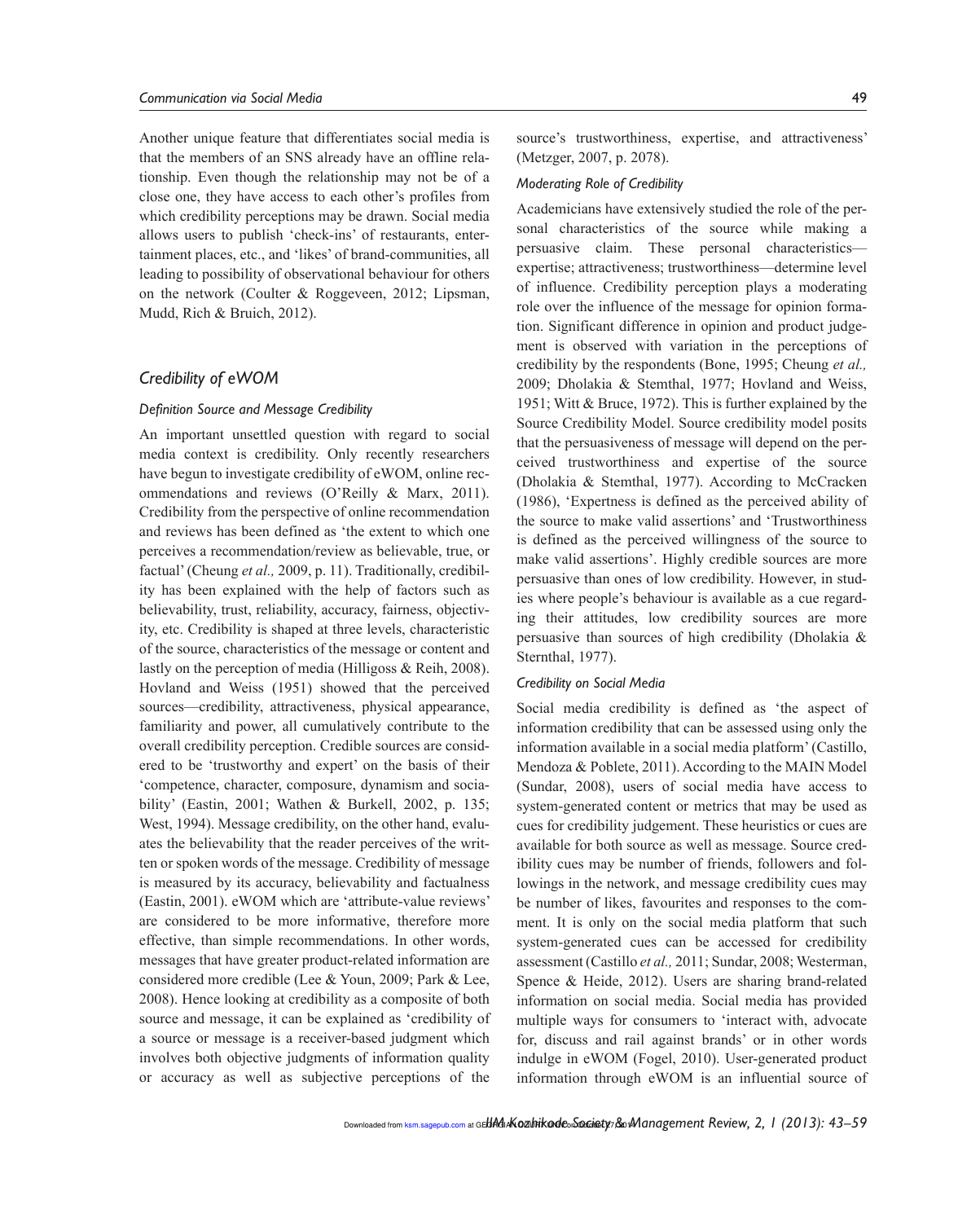information critical for determining consumers' attitudes and purchases (Bickart & Schindler, 2001). eWOM on social media may take place between people who may be less known to each other and the computer-mediated context allows them to lose inhibition, provide visual anonymity and be more candid in sharing their opinion (Goldsmith & Horowitz, 2006; Lee & Youn, 2009; Park & Lee, 2008, 2009; Steffes & Burgee, 2009). Therefore, the level of persuasiveness of eWOM on social media is a function of the perception of credibility. In general, consumers are doubtful of credibility of eWOM due to lack of familiarity of source and scepticism about informational accuracy of message (Cheung *et al.,* 2009; Park & Lee, 2009). Behavioural influences are likely to be high, only when the perceived credibility of the eWOM is high than when it is low (Bone, 1995; Brown, Broderick & Lee, 2007; Dholakia & Sternthal, 1977). Despite all, a few studies have also shown that eWOM, just like WOM, may have higher credibility and believability in comparison to marketer-created communication (Bickart & Schindler 2001; Gruen *et al.,* 2006). Therefore, further investigation for the moderating role of credibility on the impact of eWOM on social media is imperative to be studied.

# **Motivation to Indulge in eWOM**

In the consumer behaviour literature, motivation refers to 'the drives, urges, wishes or desires which initiate the sequence of events known as behaviour' (Bayton, 1958; MacInnis & Jaworski, 1989, p. 4). The Motivation Opportunity Ability (MOA) Theory suggests that the amount of information processing individuals do is based on the individual's motivation, ability and opportunity to process that information (Gruen *et al.,* 2006; MacInnis & Jaworski, 1989). Therefore, motivation explains 'the readiness, willingness, interest, and desire to engage in information processing' (Gruen *et al.,* 2006, p. 452; MacInnis, Moorman & Bernard, 1991). In the context of eWOM, it is the motivation to exchange brand-related information between consumers (Hennig-Thurau *et al.,* 2004; Goldsmith & Horowitz, 2006; Gruen *et al.,* 2006). Several motives have been identified for WOM, which drive WOM behaviour. It has been suggested that the primary driver for WOM behaviour is based on the Expectation Confirmation Theory; WOM is indulged in when consumer's expectation are disconfirmed (Hennig-Thurau *et al.,* 2004). Ditcher (1966) has articulated four motivational categories of positive WOM: product-involvement, self-involvement,

other-involvement and message-involvement, while other authors Engel, Blackwell and Miniard (1993) have identified involvement, self-enhancement, concern for others, message intrigue and dissonance reduction (Hennig-Thurau *et al.,* 2004). Specifically in the context of eWOM, Henning-Thurau *et al.,* (2004), based on the utility typology suggested by Sundaram, Mitra and Webster (1998) and using critical-incident technique, have developed the most comprehensive list of motivations to eWOM-Altruism; self-enhancement; social benefit; vengeance and anxiety reduction. They suggest that many consumers are driven by 'Equity Theory'. Equity theory explains that individuals are usually equitable and fair in their exchanges, implying 'if a consumer feels he or she has received a higher output/ input ratio than the company, then helping the firm by recommending its offerings over the Internet is one way the output/input ratio can be equalized' (Goldsmith & Horowitz, 2006; Hennig-Thurau *et al.,* 2004, p. 42). Consumers are driven by all kinds of utilities for exchanging product-related information on social media, termed as 'total social interaction utility' (Balasubramanian & Mahajan, 2001). Therefore, the starting point of understanding eWOM behaviour on social media is to understand the motivations significant to this behaviour.

# **Social Relational Properties**

Nurturing relationships and networking is one of fundamental functionality users of social media enjoy (Kietzmann *et al.,* 2011); therefore, properties that define the nature of social relationships, the communal characteristics and the strength of these relational properties ought to play a crucial role in comprehending the underlying eWOM behaviour (Chu & Kim, 2011). Relations formed, on both SNS and microblogs, may be based on a preexisting offline connection, but the intensity of those relations are difficult to determine in the social media context. These relations may be more fluid and flexible and a result of diverse social affiliations (Boyd & Ellison, 2008; Brown *et al.,* 2007). Theory of Social Presence (Short, Williams & Christie, 1976) categorizes different mediums of communication on a continuum. The continuum measures the degree of social presence by measuring the 'degree of awareness' of the other party in a given communication situation. FtF interactions are said to have maximum social presence while text-based interaction, CMC, the least (Short *et al.,* 1976). However, both SNS and micro blogs are rated high on Social Presence, as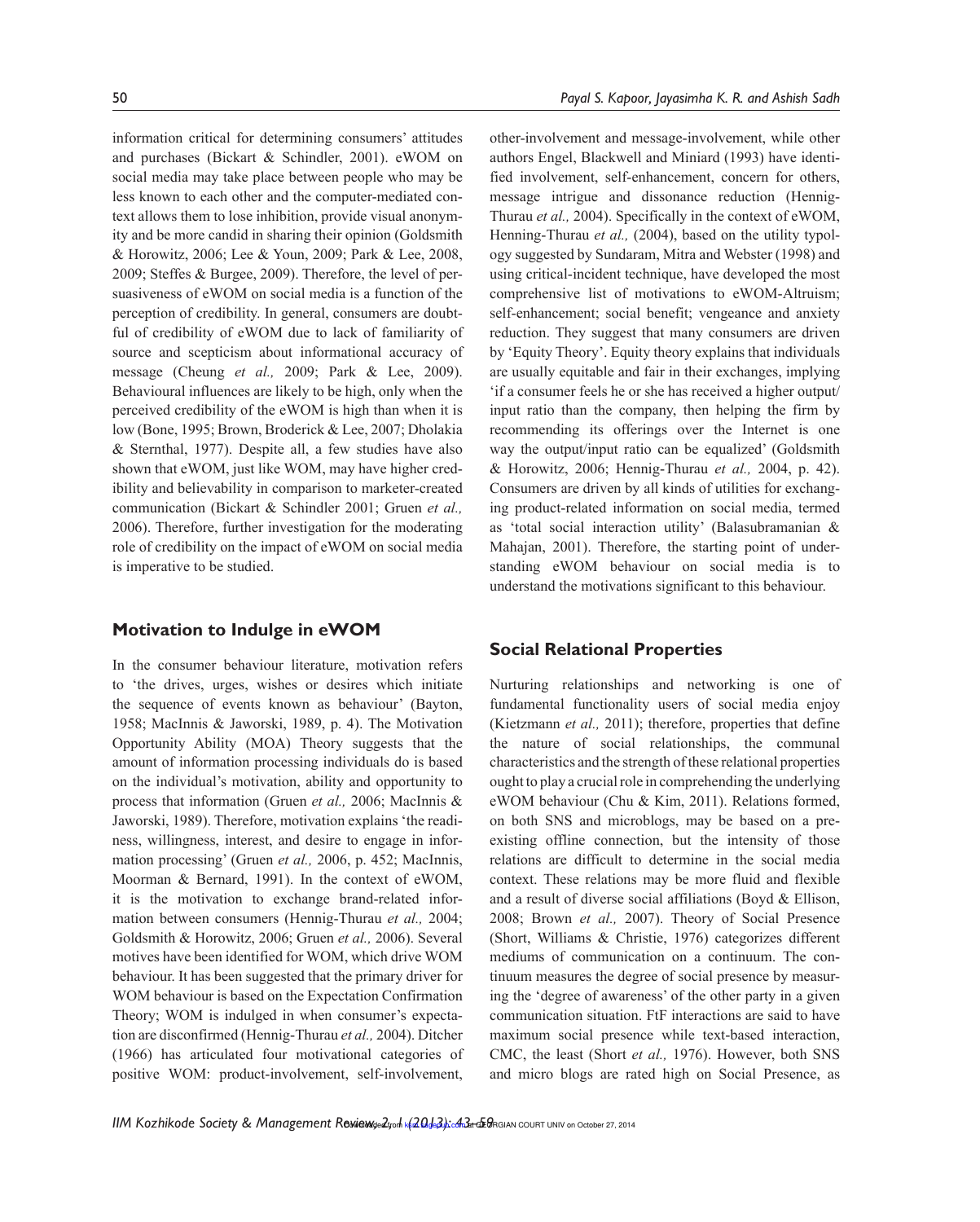several posts or tweets generate a strong feeling of awareness, closeness and intimacy (Kaplan & Haenlein, 2011b), equivalent to FtF, signifying the nature of the relations to be rather unique. Hence greater understanding of the properties of social relations is particularly important to understand as it is with the influence of these properties that WOM behaviour is expected to arise (Brown & Reingen, 1987). Three such properties are as follows: Homophily; Tie-Strength; Electronic Propinquity.

## *Homophily*

Homophily refers to the similarity of the source and the receiver, McCroskey, Richmond and Daly (1975) conceptualized a multi-dimensional measure of perceived homophily which was based on the basic interpersonal communication principle: more the source and receiver are similar, more the interpersonal communication and its influence. A self-reported perception of similarity, in terms of background and attitude, was more reflective than real similarity (Gorham, Cohen & Morris, 1999; McCroskey, McCroskey & Richmond, 2006). Homophily explains that greater communication is likely between similar consumers. This similarity may be of age, gender, attitude, etc., (Brown & Reingen, 1987) and this property of social relationship shared between peers will explain many aspects of the effectiveness and diffusion of communication (Choudhury, Sundaram, John, Seligmann & Kelliher, 2010; De Bruyn & Lilien, 2008; Kandel, 1978; Rogers & Bhowmik, 1970). This theory proposes that people compare their attitudes and behaviours with others. This comparison increases when others are similar to one. Individuals inherently believe somehow that similar people have similar needs and therefore indulge in greater eWOM behaviour (Festinger, 1954; Prendergast, Ko & Yuen, 2011).

# *Tie-strength*

Tie strength explains the 'level of intensity of the social relationship between consumers'. Relationship ties amongst consumers generally vary in a wide range. They range from strong primary ties such as the ones shared with family and very close friends to weak secondary ties such as the ones shared with acquaintances (Steffes & Burgee, 2009, p. 45). Strength of a tie (relationship) is a result of the combination of: the amount of time spent; the emotional intensity shared; the intimacy shared; and the reciprocity of services to each other. Tie strength ranges in a continuum from weak ties to strong ties (Granovetter, 1973). Tie strength offers significant explanatory power to

the influence of WOM communications. Weak ties are crucial for the dispersion of information; they perform a 'bridging' function (Brown & Reingen, 1987; Brown *et al.,* 2007; De Bruyn and Lilien 2008; O'Reilly & Marx, 2011; Wang *et al.,* 2012).

# *Electronic Propinquity*

**Theory of Electronic Propinquity**, proposed by Korzenny (1978) and updated by Walther and Bazarova (2008), is a general theory of mediated communication which refers to the feeling of 'the psychological distance between communicators or the degree of perceived closeness'. The theory originally was focused on 'physical propinquity'. Physical propinquity is the physical nearness to another person, is associated with the opportunity to communicate better and being involved. Electronic propinquity is an extension of the same. It refers to 'electronic proximity, electronic nearness, electronic presence' (Blau, Mor & Neutal, 2009; Walther & Bazarova, 2008, p. 623). Both SNS and micro blogs are high on social presence, several posts or tweets generate a strong feeling of awareness, closeness and intimacy (Kaplan & Haenlein, 2011b) equivalent to physical proximity. Propinquity has often been attributed to peer imitation, brand congruence and herding behaviour (De Bruyn & Lilien, 2008).

Summary: Tie strength explains the strength of a relationship, homophily explains the similarity, and electronic propinquity explains the feeling nearness and presence. All the three properties are expected to be correlated; however, these are conceptually different and explain a distinct aspect of the social interactions on social media (De Bruyn & Lilien, 2008). All three are expected to play a significant role in explaining the occurrence of eWOM behaviour.

# **Influence of eWOM**

WOM has a strong influence on product and service perceptions, leading to changes in judgements, value ratings and the likelihood of purchase (Sweeney, Soutar & Mazzarol, 2008). Interpersonal influence through consumer to consumer communication is of two kinds—Informational and Normative (Burnkrant and Cousineau, 1975; Deutsch and Gerard, 1955). Normative influences push people to modify their attitudes and behaviours in order to confirm with the others. Informational influences instead drive people to learn about some product/service by seeking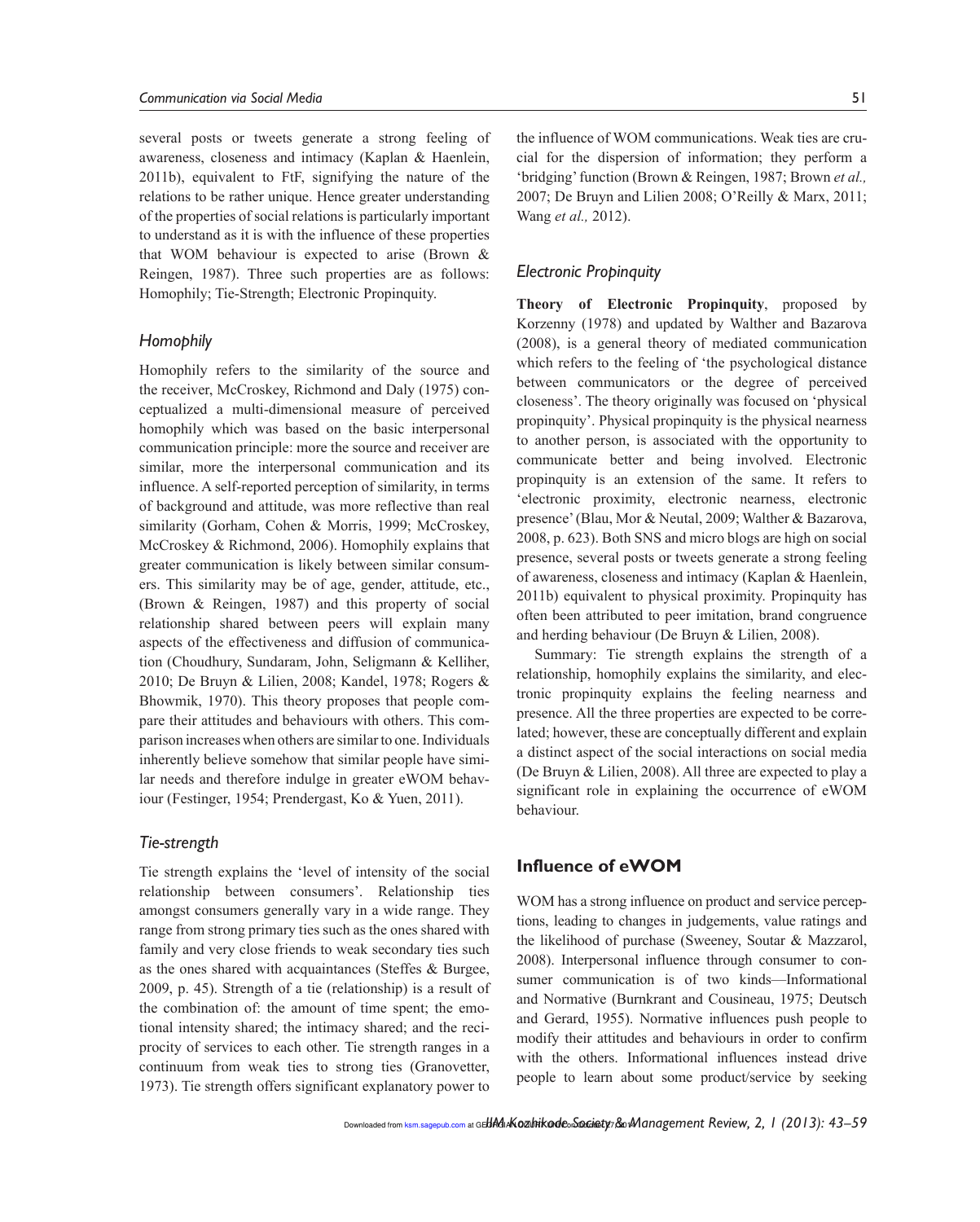# **Research Gap**

Influence context and social setting of interaction is an important determinant of the effects of influence (Dholakia & Sternthal, 1977; Moschis & Churchill, 1978). The review of literature clearly states that there is a need to understand eWOM behaviour from the context of social media. This is a new area and very limited work has been done. According to our knowledge, academic work has not been done to investigate motivational antecedents significant to the eWOM behaviour on social media as well as understand the moderating role of credibility over outcome variables of eWOM of social media. Though very few in number, some researches have studied some independent aspects of the social relational properties from the social media perspective (published in marketing journals as well as information system journals) but the relationship is far from settled. We attempt to address this gap through our research. We propose to develop a conceptual model and propositions to study the relationships of the conceptual model.

# **Research Questions**

RQ1—What are the motivational antecedents significant to eWOM behaviour on social media?

- RQ2—Given the computer-mediated context of social network, which of the social relational properties are favourable and significant for eWOM behaviour on social media?
- RQ3—In the absence of face to face interaction and social cues, how is the perception of credibility derived? How does social media source credibility moderate the impact of eWOM behaviour to product attitude formation?
- RQ4—To what extent are the eWOM on social media capable of influencing brand attitude and purchase intention?

# **Proposed Research Framework**

# *Conceptual Framework*

The conceptual model firstly iterates determinants that are likely to be significant to eWOM behaviour on social media. Secondly, it depicts the moderating effect of credibility on formation of brand attitude and purchase intention from eWOM behaviour on social media.

# **Propositions**

# **Determinants of eWOM Behaviour on Social Media**

## *Motivation to Indulge in eWOM on Social Media*

As explained earlier, MOA Theory suggests that the amount of information processing individuals do is based on the individuals' motivation, ability and opportunity to



**Figure 3.** Conceptual Model **Source:** Developed by the authors.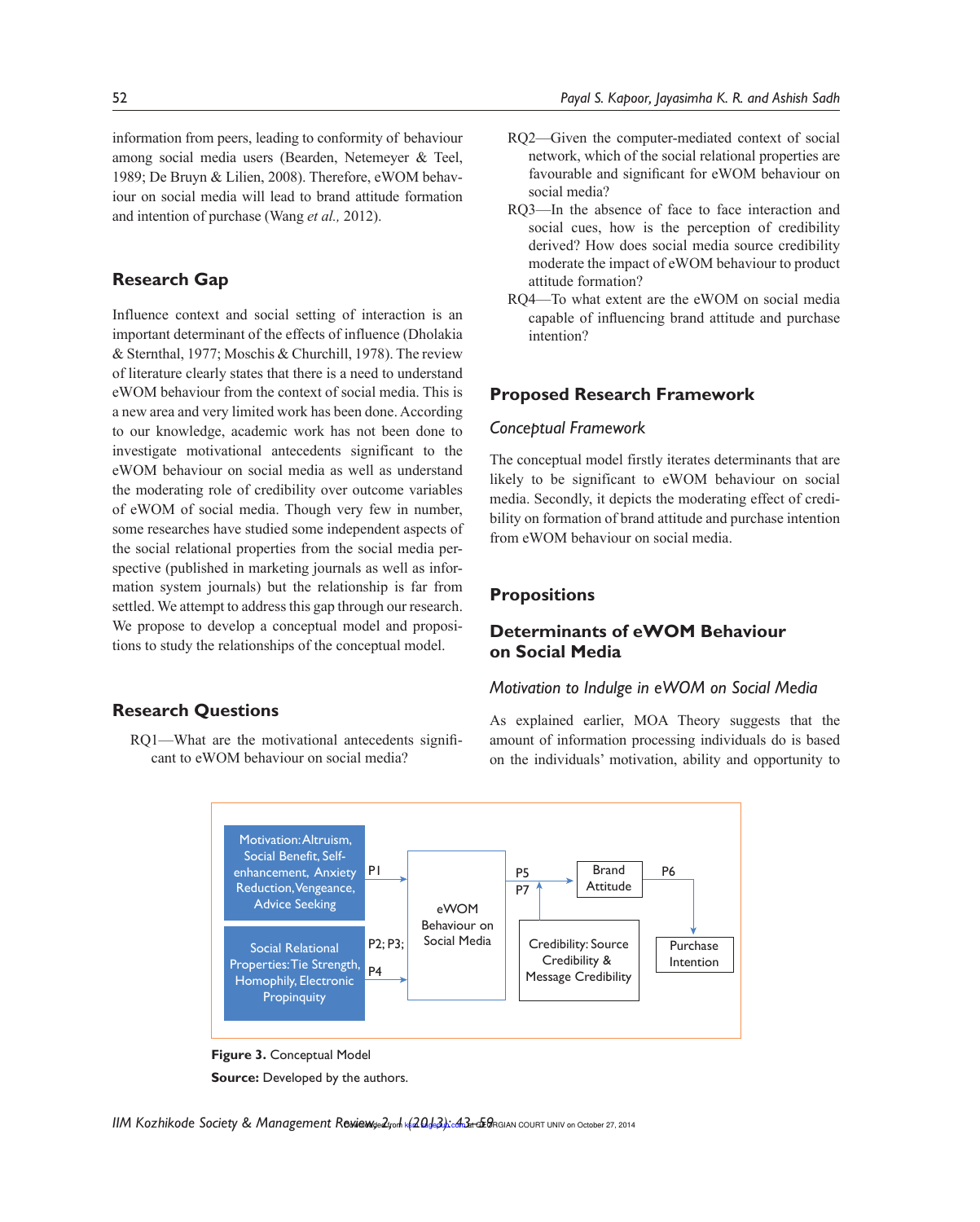process that information (MacInnis & Jaworski, 1989; Gruen *et al.,* 2006). As a construct, motivation, is age old and spreads over many disciples of social sciences. In the consumer behaviour literature, several motivations have been identified to induce consumers to indulge in WOM. From the perspective of our research it is explained as the motivation to exchange brand-related information, eWOM, between consumers (Goldsmith & Horowitz, 2006; Gruen *et al.,* 2006; Hennig-Thurau *et al.,* 2004) on social media. Individuals who indulge in exchange of brand-related communication, whether it is in the form of product feature discussion or sharing of brand related experience, are driven by a set of motives namely: Altruism; Social Benefit; Self-enhancement; Vengeance and Advice Seeking (Hennig-Thurau *et al.,* 2004). Altruism is a motive that has been defined as 'the act of doing something for others without anticipating any reward in return'. Social benefit motive explains the affiliations users hope to forge through the virtual community, by indulging in WOM behaviour. The motive of Self-enhancement is 'enhancing images among other consumers by projecting themselves as intelligent shoppers'. This motive drives users to indulge in WOM behaviour so as to be able to project a desired image of them. The motive of Vengeance explains 'to retaliate against the company associated with a negative consumption experience' and finally the motive of Advice seeking refers to a deliberate act on part of the user to seek product-related information from others within the social network (Sundaram, Mitra & Webster, 1998; Hennig-Thurau *et al.,* 2004, p. 41). This existing construct definition by Hennig-Thurau *et al*. (2004), to explain the drivers of eWOM behaviour, will be tested for its applicability on eWOM taking place over the social media platform and help seek answer for our first research question.

Therefore, below mentioned propositions intend to study the above relationship and answer our first research question:

- *P1a: Motive of Altruism will drive users to eWOM behaviour on social media.*
- *P1b: Motive of Social Benefit users derive will drive users to eWOM behaviour on social media.*
- *P1c: Motive of Self-enhancement will drive users to eWOM behaviour on social media.*
- *P1d: Motive of Vengeance with organization will drive users to eWOM behaviour on social media.*
- *P1e: Motive of Advice seeking will drive users to eWOM behaviour on social media.*

## *Social Relational Properties*

Social relational property will be tested through the analysis of the significance of Tie strength; Homophily and Electronic Propinquity over eWOM behaviour on social media. Based on the review of literature, most appropriate construct definitions are as follows: Tie strength—'level of intensity of the social relationship between consumers' (Steffes & Burgee, 2009, p. 45); Homophily—'refers to the similarity of the source and the receiver' (McCroskey *et al.,* 2006, p. 2). Both background and attitudinal homophily will be tested and Electronic Propinquity—'refers to the psychological distance between communicators or the degree of perceived closeness' (Walther & Bazarova, 2008, p. 623). Since nurturing relationships and networking is one of the fundamental functionality users of social media enjoy (Kietzmann *et al.,* 2011), it is expected that these properties, that define the nature of social relationships and the communal characteristics will to play a crucial role in inducing eWOM behaviour (Chu & Kim, 2011).

Therefore, to answer our second research question, following propositions are suggested:

- *P2: Tie strength with 'friends' on social media will lead to eWOM behaviour on social media.*
- *P3a: Background homophily with 'friends' on social media will lead to eWOM behaviour on social media. P3b: Attitudinal homophily with 'friends' on social*
- *media will lead to eWOM behaviour on social media. P4: Electronic Propinquity with 'friends' on social*
- *media will lead to eWOM behaviour on social media.*

# **eWOM Behaviour on Social Media**

Based on the literature studied, it is observed that eWOM as a measure is less studied as an independent construct. The most suitable definition for the construct is 'any positive or negative statement made by potential, actual, or former customers about a product or company, which is made available to a multitude of people and institutions via the Internet' (Hennig-Thurau *et al.,* 2004, p. 39). Here focus is only on eWOM of social media and not any other form of eWOM on the Internet.

# **Influence of eWOM on Social Media**

Influence of eWOM behaviour of social media will be measured by studying consumer's Brand Attitude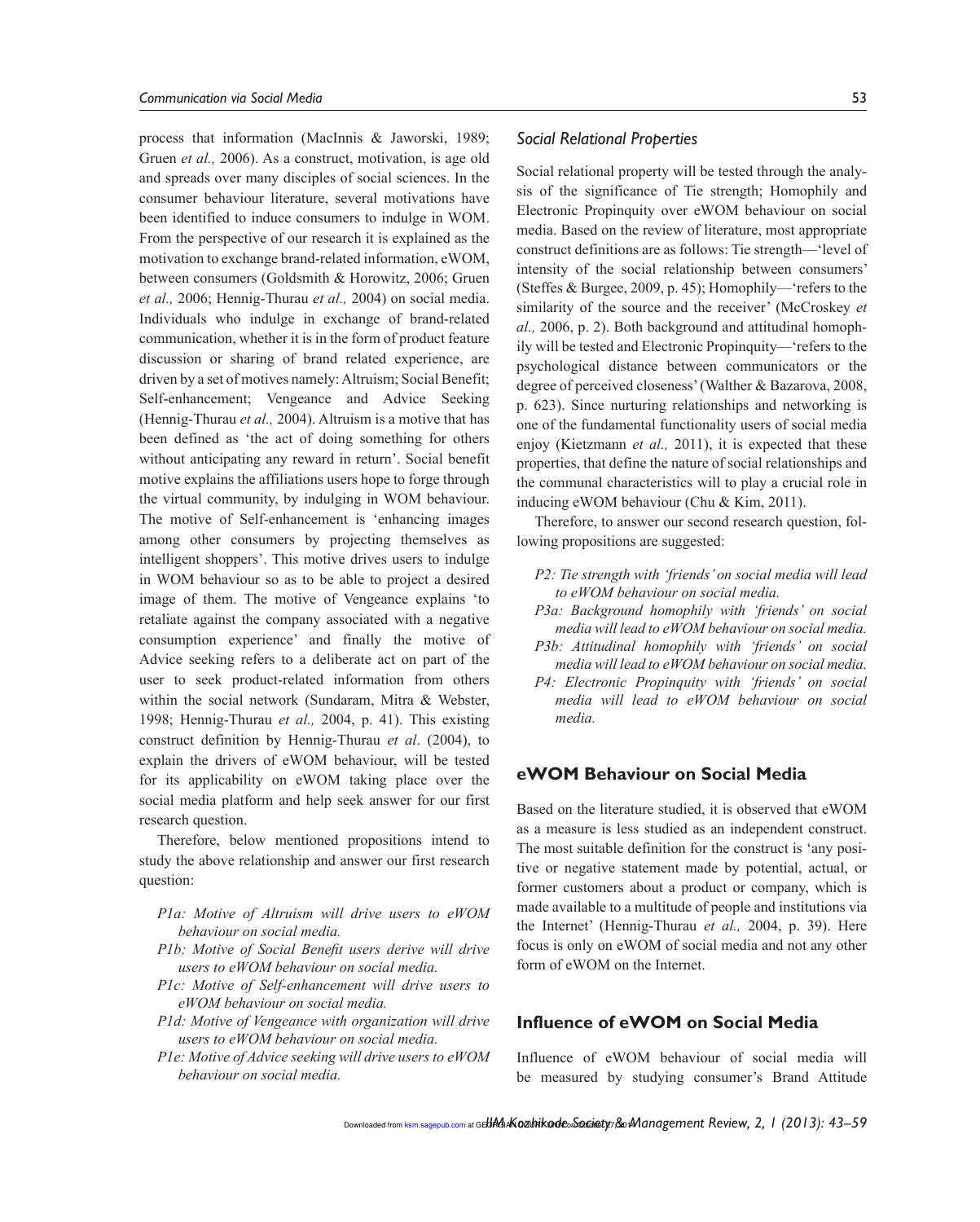and Purchase Intention. Purchase intention and brand attitude—exchanges are important investigation. Traditionally, marketers have understood that the power of WOM communication is to inform, drive and influence attitudes and purchase intentions towards products and services (O'Reilly & Marx, 2011). Brand attitude or attitude towards a brand is 'predisposition to respond in a favourable or unfavourable manner to a particular brand after the advertising stimulus has been shown to the individual' (Phelps & Hoy, 1996). Purchase intention explains the likelihood of an individual purchasing a particular brand. Brand attitude plays a crucial role in pushing the consumer's purchase intention (Phelps & Hoy, 1996).

Therefore, in order to understand the persuasiveness of eWOM on social media and seek answer to our fourth research question, below propositions can be tested:

*P5: eWOM behaviour on social media will influence brand attitude. P6: Brand attitude will influence purchase intention.*

# **Moderating Role of Credibility**

The extensive review of literature on credibility and its moderating role clearly highlights the need to study this construct with the 'eWOM social media' lens. From the perspective of this research, the construct of credibility on social media is defined as credibility perceived only on the basis of all the information available on social media platform about the source and message (Castillo, Mendoza & Poblete, 2011). Measurement of credibility will be based on the explanation that 'credibility of a source or message is a receiver-based judgment which involves both objective judgments of information quality or accuracy as well as subjective perceptions of the source's trustworthiness, expertise, and attractiveness' (Metzger, 2007). Therefore, credibility will be evaluated at the level of source, perceived source expertise and perceived source trustworthiness (Willemsen, Neijens & Bronner, 2012), as well as message, perceived message accuracy, believability and factualness (Eastin, 2001). A factorial design with four combinations will be made to study the moderating effect of all the conditions: High Source Credibility and High Message Credibility; High Source Credibility and Low Message Credibility; Low Source Credibility and High Message Credibility; Low Source Credibility and Low Message Credibility. High credibility of source increases the likelihood of paying attention to the contents of the message, so the combinations with

high source credibility will be more influential than those with low source credibility (Heesacker, Petty & Cacioppo, 1983).

Below propositions intend to study the above relationship and answers RQ3:

- *P7a: High source and high message credibility will have a greater positive relation to brand attitude than low source and low message credibility.*
- *P7b: High source and low message credibility will have a greater positive relation to brand attitude than low source and high message credibility.*
- *P7c: High source and high message credibility will have a greater positive relation to brand attitude than low source and high message credibility.*
- *P7d: High source and high message credibility will have a greater positive relation to brand attitude than high source and low message credibility.*
- *P7e: High source and low message credibility will have a greater positive relation to brand attitude than low source and low message credibility.*
- *P7f: High message and low source credibility will have a greater positive relation to brand attitude than low source and low message credibility.*

# **Discussion, Managerial Implication and Future Research**

In this article a conceptual model along with suitable propositions are suggested that initially identify the role of motivation and social relational properties and subsequently suggests a moderating role of credibility over the persuasiveness of eWOM behaviour on social media. Consumers have always been susceptible to interpersonal influence and social media has empowered consumers by connecting them all together into conversational webs. Marketers have started to appreciate the growing power of this influence with the help of social listening and monitoring tools. Although WOM behaviour takes place amongst users, traditionally not marketer generated and controlled, eWOM behaviour offers greater opportunity to marketers to artificially stimulate and control it. As suggested by our research, if the prime motive of a user is to indulge in eWOM behaviour is altruism, helping others with brandrelated information, then an eWOM campaign can be stimulated in lines with a campaign Sears had done on Facebook. Sears stimulated an eWOM campaign amongst young girls on Facebook based on the theme 'I know the kind of dress I want to wear for my Prom, let me help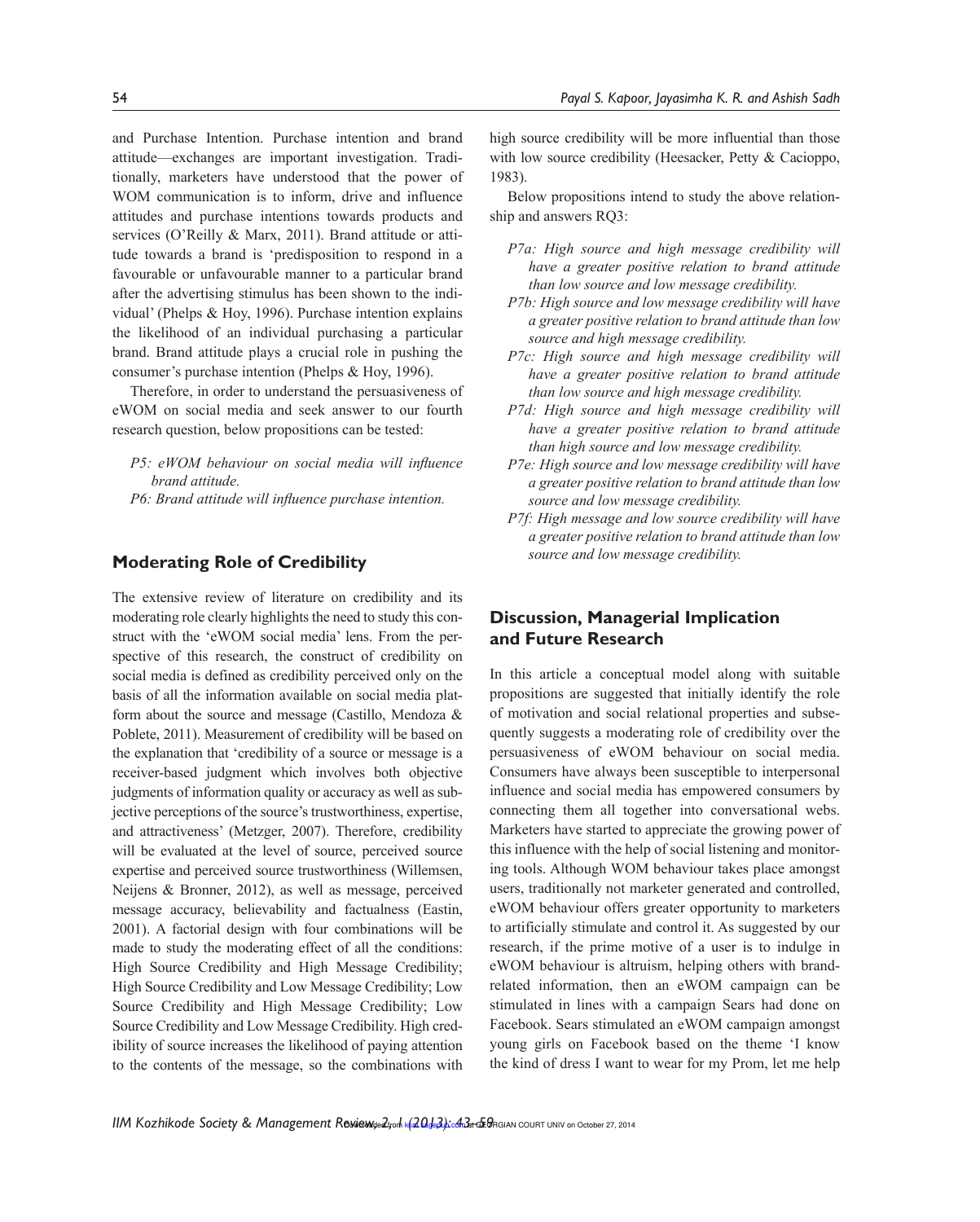others in selecting a nice dress from Sears' (Zhang & Daugherty, 2009). Similarly, with greater understanding of precursors that lead to eWOM, marketers stand a better chance in stimulating effective eWOM campaigns. Prof. Schaefer (2012), in his book *Return of Influence: The Revolutionary Power of Klout, Social Scoring, and Influence Marketing*, focuses purely on the power or influence of an average user, indulging in eWOM behaviour on social media, and calls this the rise of 'Citizen Influencer'. Citizen influencers are the everyday users of social media who possess both 'offline' and as well as 'online' traits that make them powerful and influential (credible) on the social web. Empirical results of our suggested propositions, that explore the moderating role of credibility and the interplay of source and message credibility, should help marketers better identify such 'citizen influencers'. The traditional push strategy of marketers will not work alone in the years to come. Consumers are finding newer ways of avoiding the traditional forms of advertising, even Internet advertising. Brands need to penetrate into the conversations of people, seamlessly for which they must have compelling stories to tell, such that consumers talk about them and create buzz (Fournier & Avery, 2011).

Attempts on part of the marketers are being made to intervene and offer service support through the process of Webcare on social media. Webcare refers to monitoring and intervention on part of the markets to control negative eWOM. Webcare may be proactive or reactive; with greater understanding of brand-related communication, marketers may ensure proactive Webcare (Noort & Willemsen, 2012).

This study further emphasizes that marketers must change their approach of marketing using social media platform from a narrow-minded top-down approach to a more participative and interactive one. They must capitalize on the strength of the media, of having the critical mass and design their communication strategies accordingly. With the growing traffic of the social media, there is a need to understand the distinctiveness of the medium from traditional forms of media alongwith understanding how different the media consumption habits are for the consumers of social media. To apply existing principles of traditional media (like banner ads) to social media would not only be 'ill-fitting but may also lead to an early failure' (Taylor, 2009).

This research article being conceptual requires empirical investigation. Further this research attempts to focus on factors that lead to eWOM rather than reasons that lead to positive or negative eWOM. To that extent, further research needs to be done to empirically test other dimensions of eWOM behaviour like praise or the role of eWOM valance on social media. eWOM on social media is an emerging concept and its full impact and potential should further be tested from consumer decision-making perspective.

## **Notes**

- 1. Retrieved from http://www.nielsen.com/content/dam/corporate/ us/en/reports-downloads/2013%20Reports/Nielsen-Paid-Social-Media-Adv-Report-2013.pdf
- 2. 'State of Social Media: The Social Media Report 2012', NM Incite.
- 3. Organisation for Economic Co-operation and Development (OECD) released a report titled 'Participative Web: User-generated Content', April 2007.
- 4. Interactive Advertising Bureau in the United States (2008).
- 5. Social Media Report, 2012. NM Incite (Nielsen & McKinsey collaboration).

# **References**

- Alexander, B. (2006). Web 2.0: A new wave of innovation for teaching and learning? *Educause Review, 41*(2), 32–44*.*
- Anderson, E. W. (1998). Customer satisfaction and word of mouth. *Journal of Service Research, 1*(1), 5–17.
- Arndt, J. (1967). Word-of-mouth advertising and informal communication. In D. Cox (Ed.), *Risk taking and information handling in consumer behaviour*. Boston: Harvard University.
- Arndt, J. (1968). Selective processes in word of mouth. *Journal of Advertising Research, 8*(3), 19–22.
- Bagozzi, R. P., & Dholakia, U. M. (2002). Intentional social action in virtual communities. *Journal of Interactive Marketing, 16*(2), 2–21.
- Balasubramanian, S., & Mahajan, V. (2001). The economic leverage of the virtual community. *International Journal of Electronic Commerce, 5*(Spring), 103–138.
- Bayton, J. A. (1958). Motivation, cognition, learning-basic factors of consumer behaviour. *Journal of Marketing, 22*(1), 282–289.
- Bearden, William O., Netemeyer, Richard G., & Teel, Jesse E. (1989). Measurement of consumer susceptibility to interpersonal influence. *Journal of Consumer Research, 15*(4), 473–481*.*
- Bickart, B., & Schindler, R. M. (2001). Internet forums as influential sources of consumer information. *Journal of Interactive Marketing, 15*(3), 31–40.
- Blau, I., Mor, N., & Neutal, T. (2009). Interpersonal and group interactions using educational blogs. In Y. Eshet Alkalai, A. Caspi, S. Eden, N. Geri & Y. Yair (Eds), *Proceedings of the Chais Conference on Instructional Technologies Research*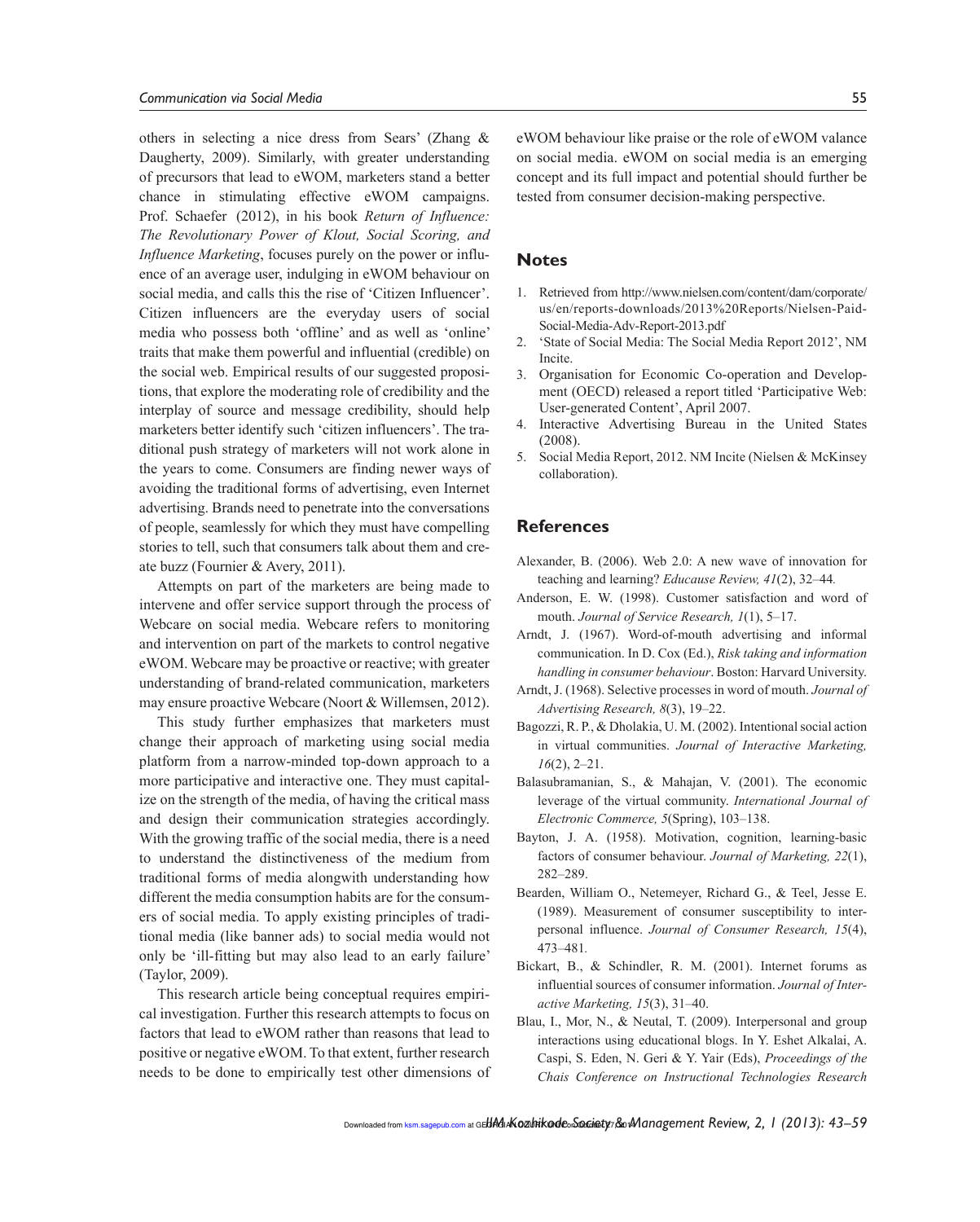*2009: Learning in the technological era. Raanana: The Open University of Israel*.

- Bone, P. F. (1995). Word-of-mouth effects on short-term and long-term product judgments. *Journal of Business Research, 32*, 213–223.
- Boyd, D. M., & Ellison, N. B. (2008). Social network sites: Definition, history, and scholarship. *Journal of Computermediated Communication, 13*, 210–230*.*
- Brown, J., Broderick, A. J., & Lee, N. (2007). Word of mouth communication within online communities: Conceptualizing the online social network. *Journal of Interactive Marketing, 21*(3), 3–20.
- Brown, J. J., & Reingen, P. H. (1987). Social ties and word-ofmouth referral behavior. *Journal of Consumer Research, 14*(3), 350–362.
- Burnkrant, R. E., & Cousineau, A. (1975). Informational and normative social influence in buyer behavior. *Journal of Consumer Research, 2*(3), 206–215.
- Castillo, C., Mendoza, M., & Poblete, B. (2011). Information credibility on Twitter. Proceeding of WWW 2011, 28 March– 1 April 2011, Hyderabad, India. ACM 978-1-4503-0632- 4/11/03.
- Castronovo, C., & Huang, L. (2012). Social media in an alternative marketing communication model. *Journal of Marketing Development & Competitiveness, 6*(1), 117–136.
- Chen, Y., Wang, Q., & Xie, J. (2011). Online social interactions: A natural experiment on word of mouth versus observational learning. *Journal of Market Research, 48*, 238–254.
- Cheong, H. J., & Morrison, M. A. (2008). Consumers' reliance on product information and recommendations found in UGC. *Journal of Interactive Advertising, 8*(2), 38–49.
- Cheung, M. Y., Luo, C., Sia, C. L., & Chen, H. (2009). Credibility of electronic word-of-mouth: Informational and normative determinants of on-line consumer recommendations. *International Journal of Electronic Commerce, 13*(4), 9–38*.*
- Choudhury, M. D., Sundaram, H., John, A., Seligmann, D. D., & Kelliher, A. (2010). 'Birds of a feather': Does homophily among users impact information diffusion in social media? *Computer Research Repository.*
- Christodoulides, G., Jevons, C., & Bonhomme, J. (2012). Memo to marketers: Quantitative evidence for change. How user-generated content really affects brands? *Journal of Advertising Research, 52*(1), 53–64.
- Chu, S., & Kim, Y. (2011). Determinants of consumer engagement in electronic word-of-mouth (eWOM) in social networking sites. *International Journal of Advertising, 30*(1), 47–75.
- Chung, C., & Austria, K. (2010). Social media gratification and attitude toward social media marketing messages: A study of the effect of social media marketing messages on online shopping value. *Proceedings of the Northeast Business and Economics Association*, 581–586.
- Churchill, G. A. & Moschis, G. P. (1979). Television and interpersonal influences on adolescent consumer learning. *Journal of Consumer Research, 6*, 23–35*.*
- Coulter, K. S., & Roggeveen, A. (2012). 'Like it or not': Consumer responses to word-of-mouth communication in on-line social networks. *Management Research Review, 35*(9), 878–899.
- Day, G. S. (1971). Attitude change media and word-of-mouth. *Journal of Advertising Research, 11*(6), 31–40.
- De Bruyn, A., & Lilien, G. L. (2008). A multi-stage model of word-of-mouth influence through viral marketing. *International Journal of research in Marketing, 25*, 151–163*.*
- De Matos, C. A., & Rossi, C. A. (2008). Word-of-mouth communications in marketing: A meta-analytic review of the antecedents and moderators. *Journal of the Academy of Marketing Science, 36*(4), 578–596*.*
- Deutsch, M., & Gerard, H. B. (1955). A study of normative and informational social influences upon individual judgment. *Journal of Abnormal and Social Psychology, 5*, 629–636.
- Dholakia, R., & Stemthal, B. (1977). Highly credible source: Persuasive facilitator or persuasive liabilities? *Journal of Consumer Research, 3*(4), 223–232*.*
- Dichter, E. (1966). How word-of-mouth advertising works. *Harvard Business Review, 44*,147–166*.*
- Dijck, J. (2009). Users like you? Theorizing agency in usergenerated content. *Media Cultural Society, 31*(1), 41–58.
- Eastin, M. S. (2001). Credibility assessments of online health information: The effects of source expertise and knowledge of content. *Journal of Computer-mediated Communication, 6*(4).
- Eccleston, D., & Griseri, L. (2008). How does Web 2.0 stretch traditional influencing patterns? *International Journal of Market Research, 50*(5), 575–590: Web 2.0 Special Issue.
- Edosomwan, S. Prakasan, S. K., Kouame, D., Watson, J., & Seymour, T. (2011). The history of social media and its impact on business. *The Journal of Applied Management and Entrepreneurship, 16*(3), 79–91.
- Engel, J. F., Blackwell, R. D., & Miniard, P. W. (1993). *Consumer behavior* (8th ed.). Fort Worth: Dryden Press.
- Festinger, L. (1954). A theory of social comparison processes. *Human Relations, 7*, 117–140.
- File, K. M., Judd, B. B., & Prince, R. A. (1992). Interactive marketing: The influence of participation on word-of-mouth and referrals. *Journal of Services Marketing, 6*(2), 5–14.
- Fogel, S. (2010). Issues in measurement of word of mouth in social media marketing. *International Journal of Integrated Marketing Communication, 2*(2), 54–60.
- Fournier, S., & Avery, J. (2011). The uninvited brand. *Business Horizon, 54*,193–207.
- Goldsmith, R. E., & Horowitz, D. (2006). Measuring motivations for online opinion seeking. *Journal of Interactive Advertising, 6*(2), 78–99.
- Gorham, J., Cohen, S., & Morris, T.L. (1999). Fashion in the classroom III: Effects of instructor attire and immediacy in natural classroom interactions. *Communication Quarterly, 47*(3), 281–299*.*
- Goyette, I., Ricard, L., Bergeron, J., & Marticotte, F. (2010). e-WOM Scale: Word-of-mouth measurement scale for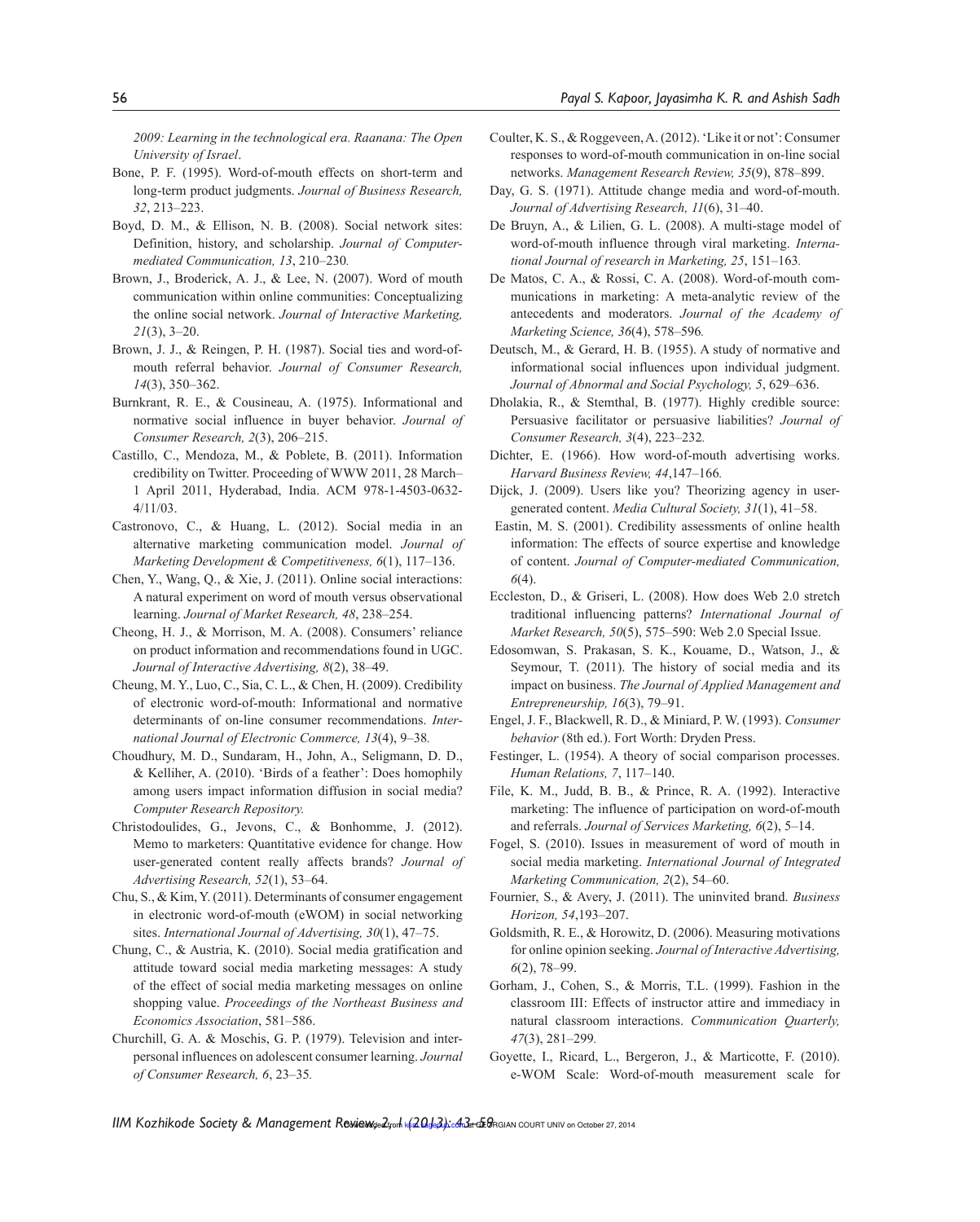e-services context. *Canadian Journal of Administrative Sciences, 27*(1), 5–23*.* 

- Granovetter, M. S. (1973). The strength of weak ties. *American Journal of Sociology, 78*(6), 1360–1380.
- Gruen, T. W., Osmonbekov, T., & Czaplewski, A. J. (2006). eWOM: The impact of customer-to-customer online knowhow exchange on customer value and loyalty. *Journal of Business Research, 59*(4), 449–456.
- Harrison-Walker, L. J. (2001). The measurement of word-ofmouth communication and investigation of service quality and customer commitment as potential antecedents. *Journal of Service Research, 4*(1), 60–75.
- Haywood, K.M. (1989). Managing word of mouth Communications. *Journal of Service Marketing, 3*(2), 55–67.
- Heesacker, M., Petty, R. E., & Cacioppo, J. T. (1983). Field dependence and attitude change: Source credibility can alter persuasion by affecting message-relevant thinking. *Journal of Personality, 51*, 653–666.
- Hennig-Thurau, T., Gwinner, K. P., Walsh, G., & Gremler, D. D. (2004). Electronic word-of-mouth via consumeropinion platforms: What motivates consumers to articulate themselves on the Internet? *Journal of Interactive Marketing, 18*(1), 38–52*.*
- Herr, P. M., Kardes, F. R., & Kim, J. (1991). Effects of wordof-mouth and product-attribute information of persuasion: An accessibility-diagnosticity perspective. *Journal of Consumer Research, 17*(4), 454–462.
- Hilligoss, B., & Rieh, S. Y. (2008). Developing a unifying framework of credibility. Construct, heuristics, and interaction in context. *Information Processing and Management, 44*(4), 1467–1484.
- Hovland, C., & Weiss, W. (1951). The influence of source credibility on communication effectiveness. *Public Opinion Quarterly, 15*, 635–650.
- Jansen, B. J., Zhang, M., Sobel, K., & Chowdury, A. (2009). Twitter power: Tweets as electronic word of mouth. *Journal of the American Society for Information Science and Technology, 60*(11), 2169–2188.
- Kandel, D. B. (1978). Homophily, selection and socialisation in adolescent friendships. *The American Journal of Sociology, 84*(2), 427–436.
- Kaplan, A. M., & Haenlein, M. (2011b). Two hearts in threequarter time: How to waltz the social media/viral marketing dance. *Business Horizon, 54*, 253–263.
- Kaplan, A. M., & Haenlein, M. (2010). Users of the world, unite! The challenges and opportunities of social media. *Business Horizon, 53*, 59–68.
- Katz, E., & Lazarsfeld, L.P. (1955). *Personal influence*. Glencoe, IL: The Free Press.
- Keller, E. D., & Fay, B. (2009). The role of advertising in word of mouth. *Journal of Advertising Research, 49*(2), 154–158.
- Kiesler, S., Siegel, J., & McGuire, T. W. (1984). Social psychological aspects of computer-mediated communication. *American Psychologist, 39*, 1123–1134.
- Kietzmann, J. H., Hermkens, K., McCarthy, I. P., & Silvestre, B. S. (2011). Social media? Get serious! Understanding the functional building blocks of social media. *Business Horizons, 54*, 241–251.
- Korzenny, F. (1978). A theory of electronic propinquity: Mediated communication in organizations. *Communication Research, 5*(1), 3–24.
- Kozinets, R. V., de Valck, K., Wojnicki, A. C., & Wilner, S. J. S. (2010). Networked narratives: Understanding word-of-mouth marketing in online communities. *Journal of Marketing, 74*, 71–89.
- Lee, M., & Youn, S. (2009). Electronic word of mouth (eWOM). How eWOM platforms influence consumer product judgement. *International Journal of Advertising, 28*(3), 473–499.
- Lipsman, A., Mudd, G., Rich, M., & Bruich, S. (2012). The power of like. How brands reach (and influence) fans through social media marketing. *Journal of Advertising Research, 52*(1), 40–52.
- Lueg, E. J., & Finney, R. Z. (2007). Interpersonal communication in the consumer socialization process: Scale development and validation. *Journal of Marketing Theory and Practice, 15*(1), 25–39*.*
- MacInnis, D. J., Moorman, C., & Bernard, J. J. (1991). Enhancing and measuring consumers' motivation, opportunity, and ability to process brand information from ads. *Journal of Marketing, 55*, 32–53.
- MacInnis, D. J., & Jaworski, B. J. (1989). Information processing from advertisements: Toward an integrative framework. *Journal of Marketing, 53*, 1– 23*.*
- Mangleburg, T. F., Doney, P. M., & Bristol, T. (2004). Shopping with friends and teens' susceptibility to peer influence. *Journal of Retail, 80*, 101–116.
- Mangold, W. G., & Faulds, D. J. (2009). Social media: The new hybrid element of the promotion mix. *Business Horizons, 52*, 357–365.
- Mazzarol, T., Sweeney, J. C., & Soutar, G. N. (2007). Conceptualizing word-of-mouth activity, triggers and conditions: an exploratory study. *European Journal of Marketing, 41*(11), 1475–1494.
- McCracken, G. (1986). Culture and consumption: A theoretical account of the structure and movement of the cultural meaning of consumer goods. *Journal of Consumer Research, 13*(1), 71–84*.*
- McCroskey, J. C., Richmond, V. P., & Daly, J. A. (1975). The development of a measure of perceived homophily in interpersonal communication. *Human Communication Research, 3*, 323–332.
- McCroskey, L. L., McCroskey, J. C., & Richmond, V. P. (2006). Analysis and improvement of the measurement of interpersonal attraction and homophily. *Communication Quarterly, 54*(1), 1–31*.*
- Metzger, M. J. (2007). Making sense of credibility on the web: Models for evaluating online information and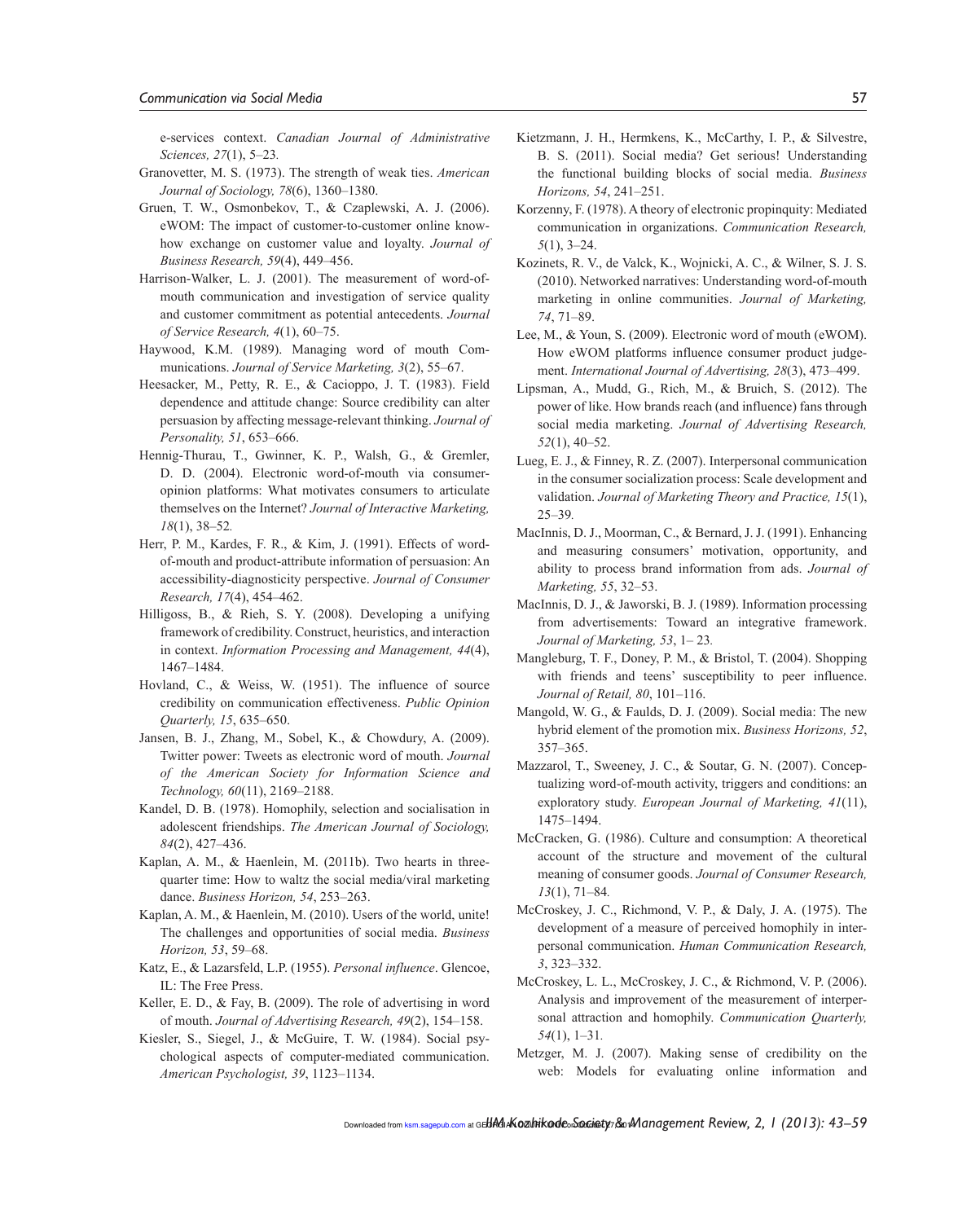recommendations for future research. *Journal of the American Society for Information Science and Technology, 58*(13), 2078–2091.

- Moschis, G. P. (1976). Social comparison and informal group influence. *Journal of Market Research, 18*, 237–244.
- Moschis, G. P., & Churchill, G. A. (1978). Consumer socialization: A theoretical and empirical analysis. *Journal of Marketing Research, 15*, 599–609.
- Moschis, George P., & Moore, Roy L. (1978). Family communication and consumer socialization. In William L. Wilkie (Ed.), *Advances in consumer research* (Vol. 6, pp. 359- 363). Ann Arbor, MI: Association for Consumer Research.
- Murray, K. B. (1991). A test of services marketing theory: Consumer information acquisition activities. *Journal of Marketing, 55*(January), 10–25*.*
- Noort, G. V., & Willemsen, L. M. (2012). Online damage control: The effects of proactive versus reactive web care interventions in consumer-generated and brand-generated platforms. *Journal of Interactive Marketing, 26*(3), 131–140.
- O'Reilly, T. (2007). What is web 2.0: Design patterns and business models for the next generation of software. *Communications & Strategies, 1*(1), 17–38*.*
- O'Reilly, K., & Marx, S. (2011). How young, technical consumers assess online WOM credibility. *Qualitative Market Research: An International Journal, 14*(4), 330–359.
- Park, C., & Lee, T. M. (2009). Information direction, website reputation and eWOM effect: A moderating role of product type. *Journal of Business Research, 62*, 61–67*.*
- Park, D. H., & Lee, J. (2008). eWOM overload and its effect on consumer behavioural intention depending on consumer involvement. *Electronic Commerce Research and Applications, 7*, 386–398.
- Phelps, J. E., & Hoy, M. G. (1996). The Aad-Ab-PI relationship in children: The impact of brand familiarity and measurement timing. *Psychology & Marketing, 13*(1), 77–101.
- Prendergast, G., Ko, D., & Yuen, S. Y. (2011). eWOM effect in the consumer purchase decision making *process of a holiday*  destination—An exploration of young professionals, families and empty nesters in the British market. *International Journal of Advertising, 29*(5), 687–708.
- Reynolds-McIlnay, R., & Taran, Z. (2010). *Ten of your friends like this: Brand related word-of-mouth on Facebook*. MMA Fall Educators Conference.
- Richins, M. L., & Root-Shaffer, T. (1988). The role of involvement and opinion leadership in consumer word-of-mouth: An implicit model made explicit. *Advances in Consumer Research, 15*, 32–36.
- Rogers, E. M., & Bhowmik, D. K. (1970). Homophilyheterophily: Relational concepts for communication research. *Public Opinion Quarterly, 34*(4), 523–538*.*
- Short, J., Williams, E., & Christie, B. (1976). *The social psychology of telecommunications.* London, England: John Wiley.
- Schaefer, M. (2012). *Return of influence: The revolutionary power of klout, social scoring, and influence marketing*. United States of America: McGrawHill.
- Silverman, G. (2001). The power of word of mouth. *Direct Marketing, 64*(5), 47*.*
- Steffes, E., & Burgee, L. E. (2009). Social ties and online word of mouth. *Internet Research, 19*(1), 42–59.
- Sun,T., Youn, S., Wu, G., & Kuntaraporn, M. (2006). Online word-of-mouth (or mouse): An exploration of its antecedents and consequences. *Journal of Computer-mediated Communication, 11*, 1104–1127.
- Sundar, S. S. (2008). The MAIN model: A heuristic approach to understanding technology effects on credibility. In M. J. Metzger & A. J. Flanagin (Eds), *Digital media, youth, and credibility* (pp. 73–100). Cambridge, MA: The MIT Press.
- Sundaram, D. S., Mitra, K., & Webster, C. (1998). Word-ofmouth communications: A motivational analysis. *Advances in Consumer Research, 25*, 527–531.
- Sweeney, J. C., Soutar, G., & Mazzarol, T. (2008). Factors influencing word of mouth effectiveness: Receiver perspectives. *European Journal of Marketing, 42*(3), 344–364.
- Taylor, C. R. (2009). The six principles of digital advertising. *International Journal of Advertising, 28*(3), 411–418.
- Tang, C. (2010). *Understanding the electronic word-of-mouth communication process: Communication effectiveness and analytic tools*. Unpublished doctoral dissertation. Available from http://faculty.mu.edu.sa/public/uploads/1357237786.474416. pdf
- Trusov, M., Bucklin, R. E., & Pauwels, K. (2009). Effects of word-of-mouth versus traditional marketing: Findings from an Internet social networking site. *Journal of Marketing, 73*(5), 90–102.
- Walther, J. B. (1992). Interpersonal effects in computer mediated interaction—A relational perspective. *Communication Research, 19*(1), 52–90.
- Walther, J. B. (1996). Computer mediated communication: Impersonal, interpersonal and hyperpersonal interaction. *Communication Research, 23*(1), 3–43.
- Walther, J. B. & Bazarova, N. N. (2008). Validation and application of electronic propinquity theory to computer mediated communication in groups. *Communication Research, 35*(5), 622–645.
- Wang, X., Yu, C., & Wei, Y. (2012). Social media peer communication and impacts on purchase intentions: A consumer socialization framework. *Journal of Interactive Marketing, 26*(4), 198–208.
- Wathen, C. N., & Burkell, J. (2002). Believe it or not: Factors influencing credibility on the web. *Journal of the American Society for Information Science and Technology, 53*(2), 134–144*.*
- West, M. D. (1994). Validating a scale for the measurement of credibility: A covariance structure modeling approach. *Journalism Quarterly, 71*(1), 159–168.